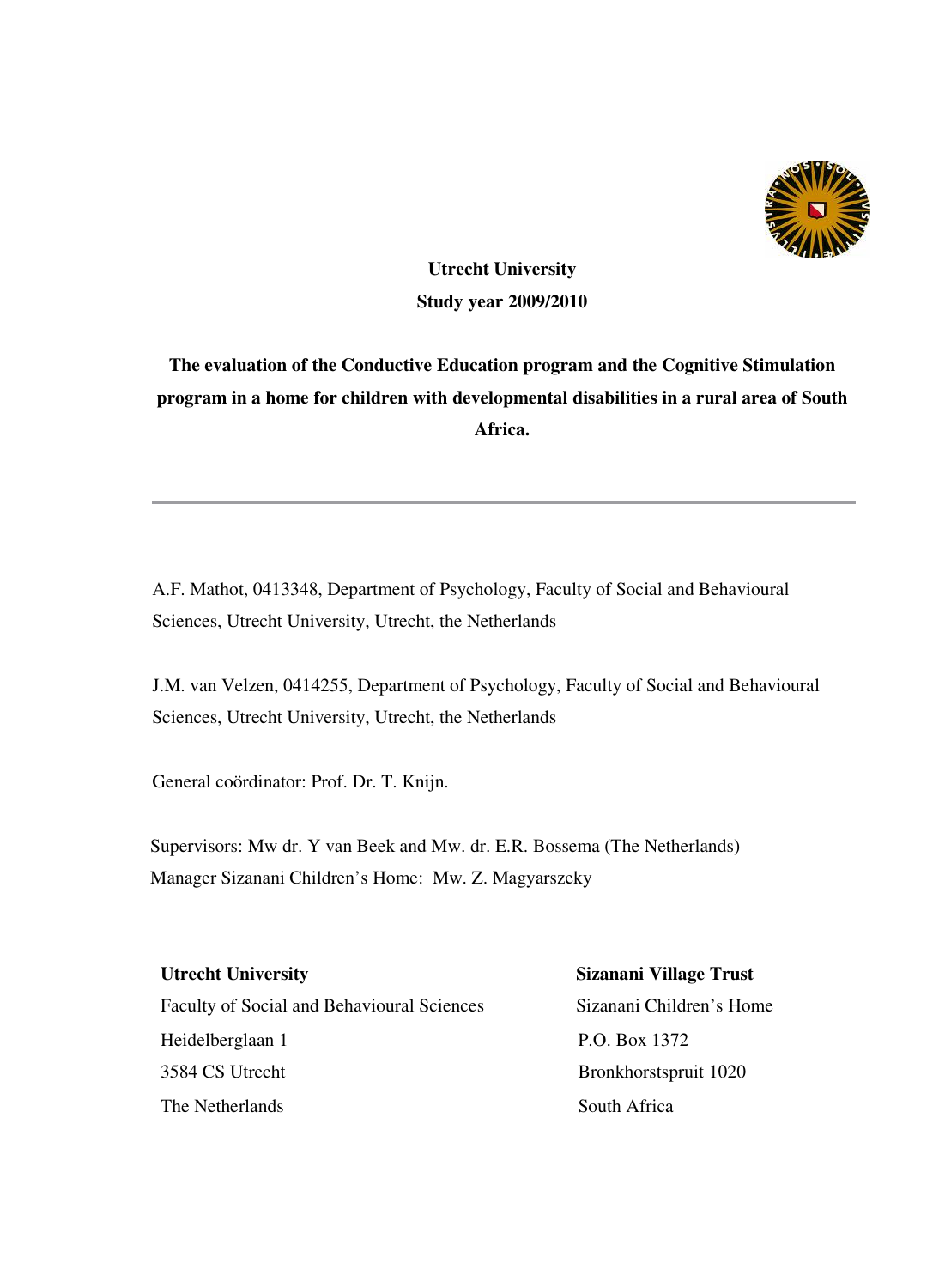#### **Abstract**

**Introduction:** This research evaluated the effectiveness of two developmental programs given in the Sizanani Children's Home for disabled children in Bronkhorstspruit, South Africa. The Conductive Education (CE) program focuses on motor functional skills to create more independency in daily life activities. This follow-up study measured the development of those skills in the children and young adults at Sizanani Children's Home in the period from April 2008 to November 2009. Next to this, it was measured whether this development is moderated by the level of gross motor functioning in April 2008. The Cognitive Stimulation (CS) program was an 8-week program focusing on stimulating the cognitive abilities. **Methods:** The CE program is evaluated in a longitudinal research  $(N = 39)$ , in which the functional skills were assessed with the Functional Motor Assessment Scale (FMAS), the Level of intervention Observation Instrument (LOI) and the Pediatric Evaluation of Disability Inventory (PEDI). The CS program consists of an experimental group ( $N = 12$ ), in which the participants received two times a week cognitive stimulation by play intervention in a social context, and a control group  $(N = 9)$ , in which the participants received no play intervention. The possible cognitive effect of this program has been assessed with the Play Observation Scale (POS; Vos & Van Westrhenen, 2009) through the observation of play performance. This instrument is based upon Piaget's (1962) classification of successive stages of play and was, in the current study, adjusted to make it more sensitive. Furthermore, the CS program has been optimized to enlarge learning opportunities by introducing a guideline of encouragement in play. **Results:** A significant improvement was found between April 2008 and November 2009 in functional skills according to the FMAS and the dressing subscale of the LOI, but not according to the PEDI and the feeding subscale of the LOI. Also, no further improvement was shown from April to November 2009. In addition, the level of gross motor functioning in April 2008 was not a moderator for the effect of the CE program. The results after the 8-week CS program showed a significant improvement in the level of cognitive play performance, as well as a significant interaction effect between time and condition. **Conclusion:** The effect of the CE program on the development of the motor functional skills was only proved partly in the current study and the level of gross motor functioning of April 2008 was not a moderator for this effect. The CS program proved to be effective, with a significantly more improved cognitive play performance for the group that received play intervention than for the group that did not.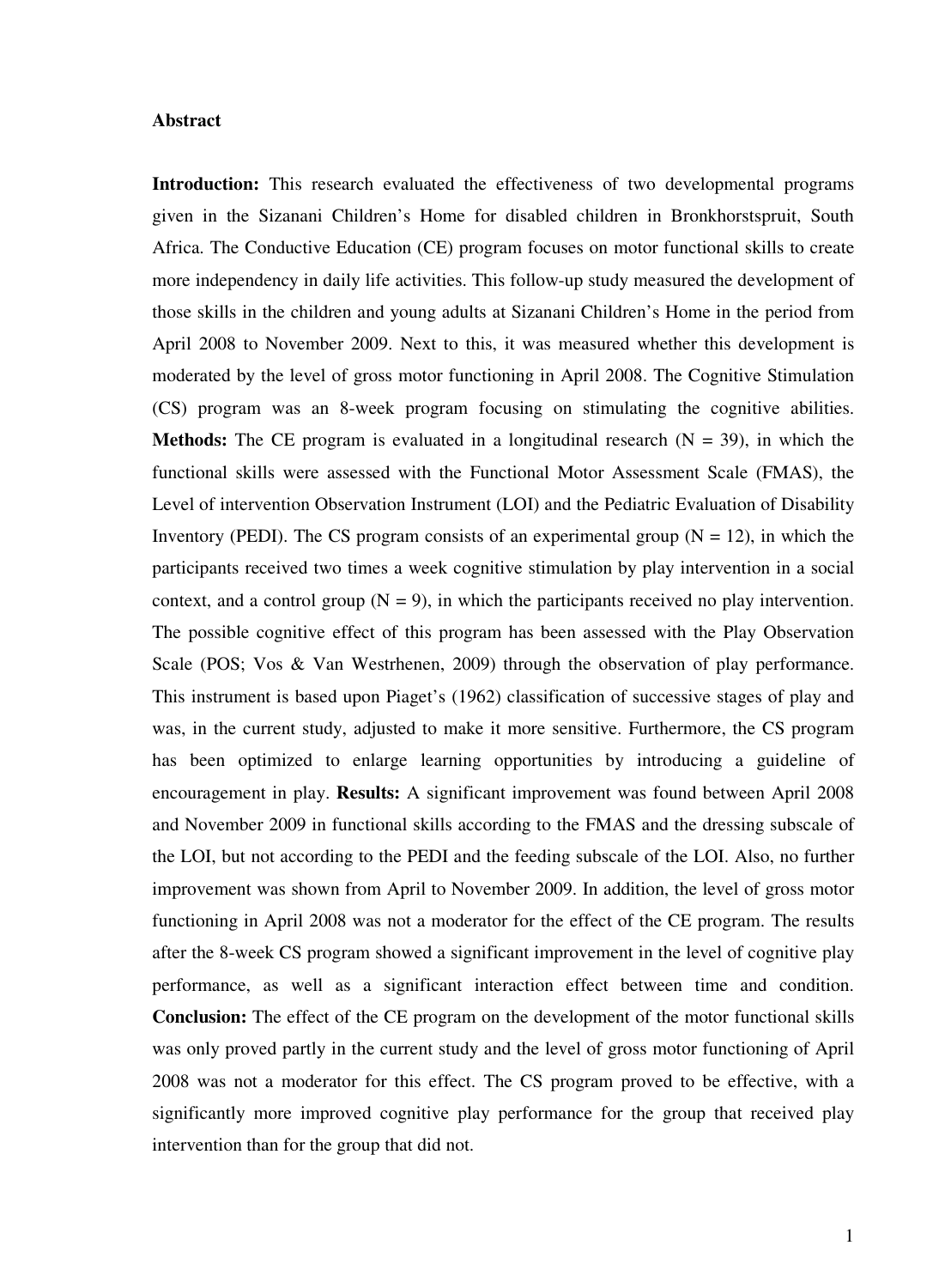Keywords: Cerebral Palsy, Cognitive Stimulation, Conductive Education, Motor and cognitive disabilities, Physical and cognitive development, South Africa.

#### **Samenvatting**

Introductie: Dit onderzoek was gericht op de evaluatie van de effectiviteit van twee op ontwikkeling gerichte programma's in Sizanani Children's Home, een residentiële inrichting voor kinderen en jongvolwassenen in Bronkhorstspruit, Zuid-Afrika. Het CE programma is gericht functionele motorische vaardigheden om de zelfstandigheid in alledaagse activiteiten te bevorderen. Dit vervolgonderzoek meet de ontwikkeling van betreffende vaardigheden bij de kinderen en jongvolwassenen van Sizanani Children's Home in de periode van April 2008 tot November 2009. Daarnaast werd ook gemeten of deze ontwikkeling gemodereerd wordt door het niveau van grof motorisch functioneren in April 2008. Het CS programma was een acht weken durend programma gericht op het stimuleren van cognitieve vaardigheden. **Methoden:** Het CE programma wordt geëvalueerd in een longitudinaal onderzoek (N=39) waarin het motorisch functioneren wordt gemeten met de 'Functional Motor Assessment Scale' (FMAS), de 'Level of intervention Observation Instrument' (LOI) en de 'Pediatric Evaluation of Disability Inventory' (PEDI). Het CS programma bestaat uit een experimentele conditie (N=12), waarin deelnemers spelinterventie krijgen in een sociale context, en een controle conditie (N=9), waarin deelnemers geen spelinterventie krijgen. De mogelijke cognitieve vooruitgang door dit programma werd gemeten met de 'Play Observation Scale' (POS; Vos & Van Westrhenen, 2009) door het observeren van speelvaardigheden. Dit meetinstrument is gebaseerd op Piaget's (1962) ontwikkelingsstadia van spel en is in het huidige onderzoek aangepast om het sensitiever te maken. Tevens is het CS programma geoptimaliseerd om leermogelijkheden te vergroten door de introductie van een richtlijn voor spelaanmoediging. **Resultaten:** Er werd een significante verbetering gevonden in functionele motorische vaardigheden blijkens de FMAS en de LOI bij aankleden in de periode van April 2009 tot November 2009, maar niet blijkens de PEDI en de subschaal voeden op de LOI. Tevens werd geen verdere verbetering gevonden van April tot November 2009 en bleek het niveau van grof motorisch functioneren van April 2008 geen moderator voor het effect van het CE programma. De resultaten van het acht weken durende CS programma lieten een significante verbetering zien in het cognitieve spel vermogen, evenals een significant interactie-effect tussen tijd en conditie. **Conclusie:** Het effect van het CE programma op de ontwikkeling van motorische functionele vaardigheden was met het huidig onderzoek slechts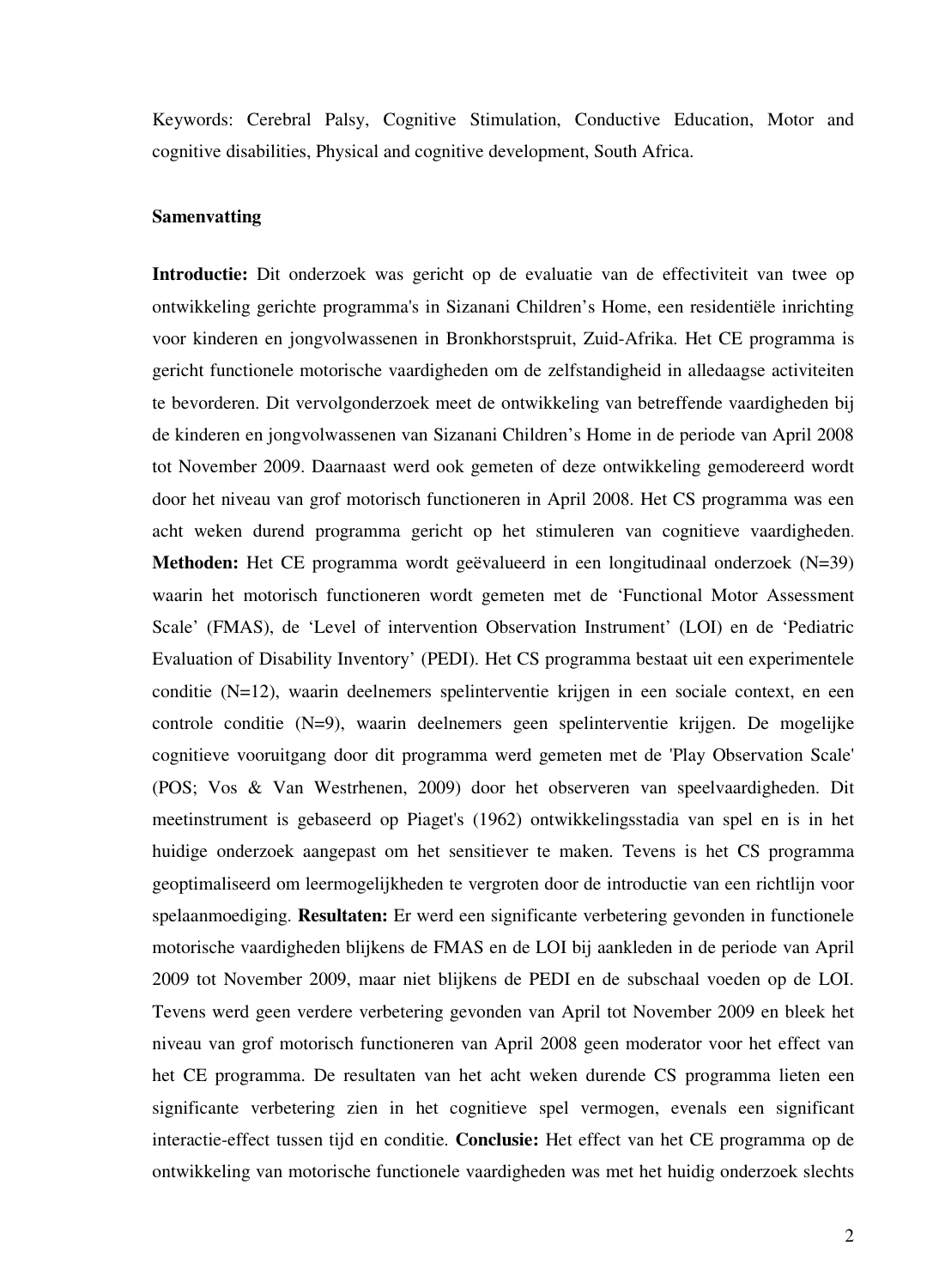gedeeltelijk aangetoond en het niveau van grof motorisch functioneren van April 2008 bleek geen moderator voor dit effect. Het CS programma bleek effectief te zijn, met een significant sterker verbeterd cognitief spel vermogen voor de groep die de spelinterventie ontving dan voor de groep die deze niet ontving.

Sleutelwoorden: Cerebrale parese, Cognitieve Stimulatie, Conductive Education, Fysieke en cognitieve ontwikkeling, Motorische en cognitieve beperkingen, Zuid-Afrika.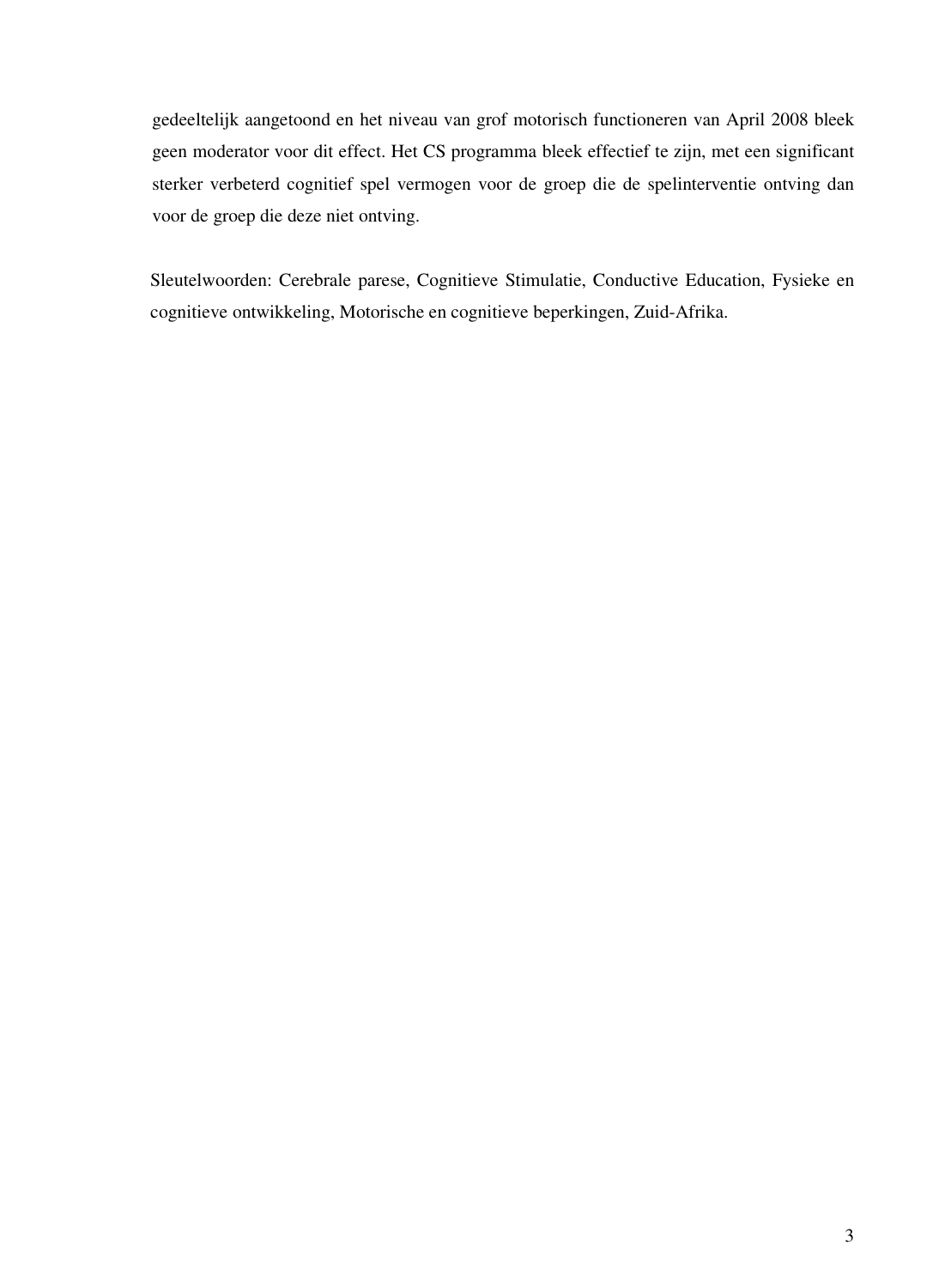#### **Introduction**

Cerebral palsy (CP) is a disability that covers a number of neurological conditions resulting in abnormal development of movement and postural control (Ketelaar, Vermeer, 't Hart, Petegem-van Beek, & Helders, 2001). A frequently used definition of CP is: 'an umbrella term covering a group of non-progressive, but often changing, motor impairment syndromes secondary to lesions or anomalies of the brain arising in the early stages of its development' (Mutch, Alberman, Hagberg, Kodama, & Velickovic, 1992, in Rosenbaum, 2005). People with CP are also considerably more likely to have functional difficulties related to their central nervous system, like sensory, epileptic, learning, behavioural and other developmental impairments (Kennes et al., 2002, in Rosenbaum, 2005).

Conductive Education (CE) is a method that has been developed to stimulate children and adults with motor disorders, resulting from CP and other brain disorders in their motor functioning, and to teach them motor skills that are necessary to become more independent in activities of daily life. The program was developed in the 1940's and 1950's by the Hungarian child neurologist and educationalist Dr. András Petö. His viewpoint was that motor disabilities like CP are learning disorders, and that children, given the correct teaching, could learn to overcome these at the highest level of the cortex. Therefore, one might say that the CE program is based on an educational rather than a medical intervention, and that it is developed to integrate both education and rehabilitation goals into one program (Coles & Zsargo, 1998; Van der Hoek, De Groot & Vermeer, 1992; Cottam & Sutton, 1986). The four main elements of CE are: (1) task-oriented learning within highly structured programs; (2) facilitating and commenting on motor actions by rhythmic intending, for example, rhythmic speaking or singing; (3) integration of manual abilities into the context of activities of daily life; and (4) child-oriented group settings to facilitate psychosocial learning to increase the level of participation (Blank, Von Kries, Hesse, & Von Voss, 2008; Reddihough, King, Coleman & Catanese, 1998).

Results from one evaluation study suggest that the amount of progress, made by individual children following CE, varied widely, with some children showing improvement, others showing almost no change and some showing a negative reaction to the program (Bochner, Center, Chapparo, & Donelly, 1999). However, Blank et al. showed in his study that CE improved the coordinative hand functions and activities of daily life in children with CP. This indicates an improved independence, which is the most important objective of CE.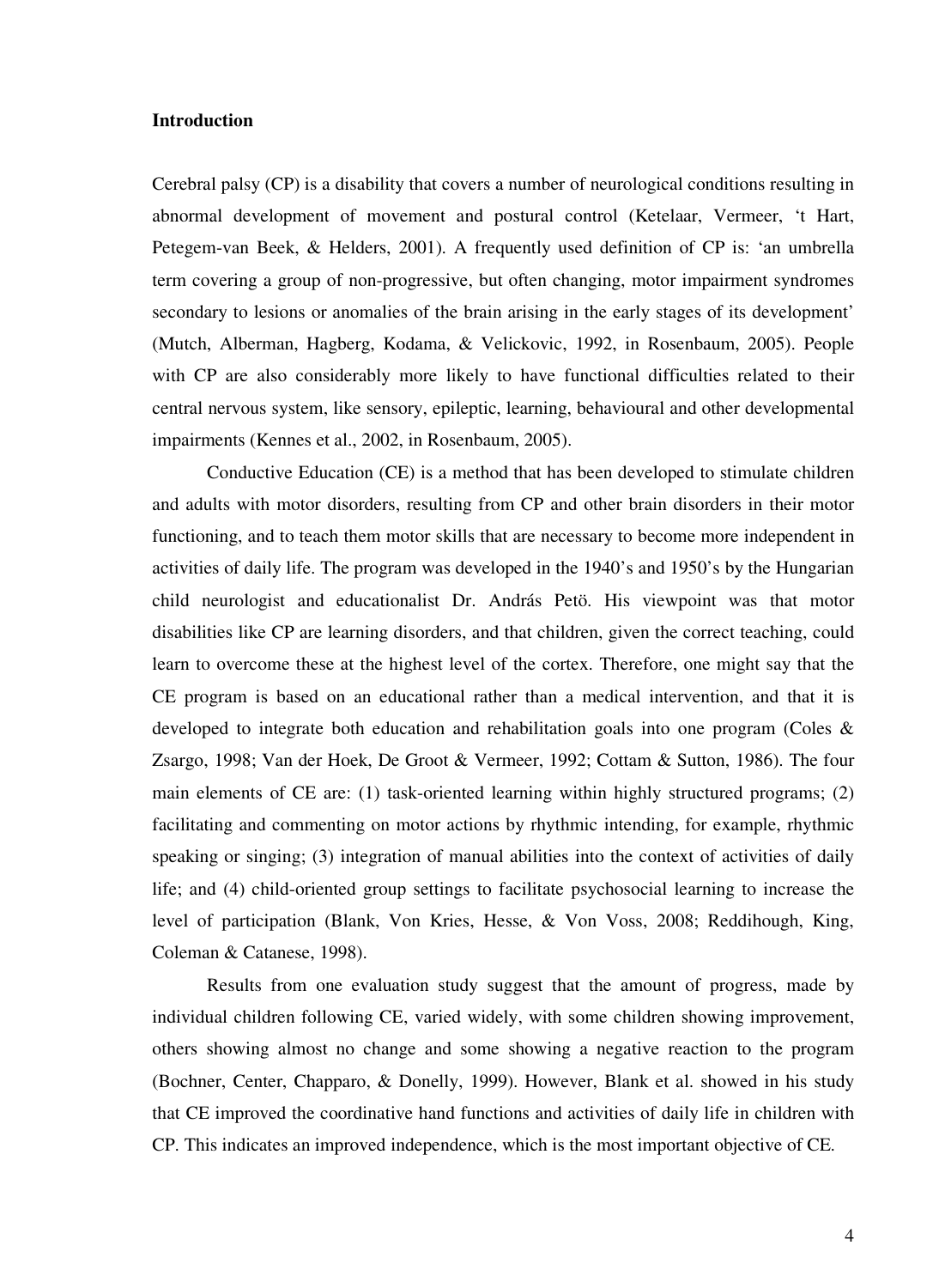The aim of the present study is to evaluate the effectiveness of the intervention program CE specifically for children and young adults with severe and profound neurological disorders in Sizanani Children's Home. The expectation is that children and young adults make significant improvement in becoming more independent in activities of daily life when receiving CE treatment.

Since variation has been found in the results of CE (Bochner et al., 1999), it is important to study the possible influence of a moderating external factor. Little is known about factors that could influence the effect of CE, except for gross motor functioning. Palisano et al. (2000) found that the classification of gross motor functioning at baseline in children with CP is predictive of functional skills and gross motor functioning at a later stage. Therefore, in addition to the general evaluation of the effectiveness of the CE program, the present study will also examine whether gross motor functioning moderates the effect of the CE program. Rosenbaum et al. (2002) pointed out that there is a tendency for children with lower motor development potential to reach their limit more quickly than children with higher potentials. This indicates that children and young adults with better gross motor functioning profit more from a developmental program using CE than children with a lower level of gross motor functioning.

Children with CP miss important experiences to learn about their environments and develop their cognitive abilities. Delayed or aberrant motor function, being characteristic for CP, also affects the development of a child's capacity to explore actively and to learn about space effort, independence, and the social consequences of moving, touching, and getting into mischief (Rosenbaum, 2005). Moreover, of severely disabled children with CP, almost 98% is also profoundly mentally disabled (Odding, Roebroeck, & Stam, 2006). The second aim of this study is to evaluate the effectiveness of a Cognitive Stimulation (CS) program as a new intervention program for children and young adults with severe and profound neurological disorders.

A CS program has been developed by Vos & Van Westrhenen, 2009 and adjusted in de current research to give children and young adults with CP a chance to explore the world around them by offering play situations. This is founded by literature showing that playing with toys offers children with developmental disabilities useful experiences and promotes the development of cognitive functions (Malone, 1999; Lewis, Boucher, Lupton & Watson, 2000). Furthermore, social interaction involving more capable peers and adults provides a context for a shared construction of knowledge and understanding, and is therefore an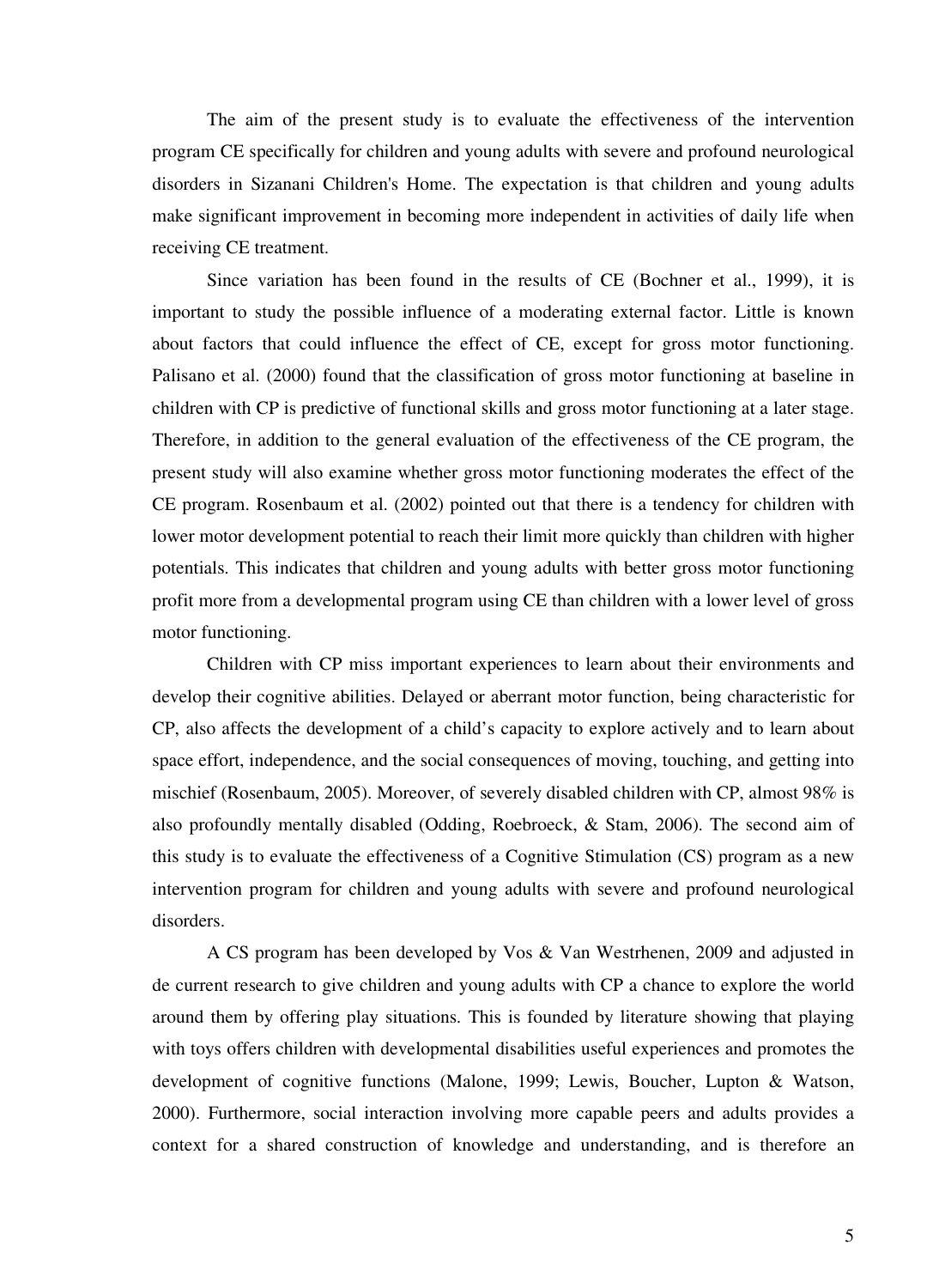important element in play that promotes cognitive development (Vygotski, 1987, in Fu & Stremmel, 1993; Pierce-Jordan & Lifter, 2005; Brodin, 1999).

Vygotsky (1987, in Fu & Stremmel, 1993) even theorized that every function of the child's development occurs first at the social level before the individual level. He developed the construct "zone of proximal development", which he referred to as the area in which a child's learning, with *sensitive assistance*, exceeds the reach of his or her current developmental level. *Sensitive assistance* is the level of teacher participation which depends on this level of ability of the child, as evidenced by the moment-to-moment signs of success and frustration experienced by the child, and the nature of the particular task (Rogoff, 1990; in Fu & Stremmel, 1993). By working within this zone, adults and more competent peers create opportunities for children to perform at levels they cannot achieve on their own. In order to accurately and successfully assist children, the teacher must first assess the child's initial understanding and intentions in attempting an activity. In the present study, CS will be given following a guideline based on Vygotsky's *zone of proximal development* and *sensitive assistance*, tailored to the needs of CP children and young adults (see Attachment 1).

A way to examine if CS affects the cognitive development of the children and young adults is to observe their level of play abilities. The level of play abilities is a reflection of the level of intellectual abilities, and observing play performance therefore provides insight into the development of these cognitive abilities (Gowen et al., 1989; Messier, Ferland & Majnemer, 2008; Piaget, 1962; Power & Radcliffe, 1989; Ungerer, Zelazo, Kearsly & O'Leary, 1981). Piaget (1962) made a classification model for the successive stages by which children master developmental and cognitive tasks. The stages are based on the degree to which play remains purely sensorimotor or if the playing has some bearing on thought itself. The variables, which the successive stages are based on, are 'Functional play', 'Constructive play' and 'Dramatic play'. 'Functional play' is an activity that is performed simply for the enjoyment of the physical sensation it creates. Generally speaking, the child engages in simple repetitive muscle movements with or without objects. The definition of 'Constructive play' is the manipulation of objects to construct or to create something, for example a puzzle or a house of blocks. Any element of pretend play is coded as 'Dramatic play'. The child may take on a role of someone else, or may be engaged in pretend activity, such as imitating the sound of a driving car while playing with a toy car.

These three developmental stages in play (Piaget, 1962) form the basis of the Play Observation Scale (POS), developed by Vos & Van Westrhenen in 2009 and adjusted in de current research, to measure the cognitive improvement as a result of the CS program through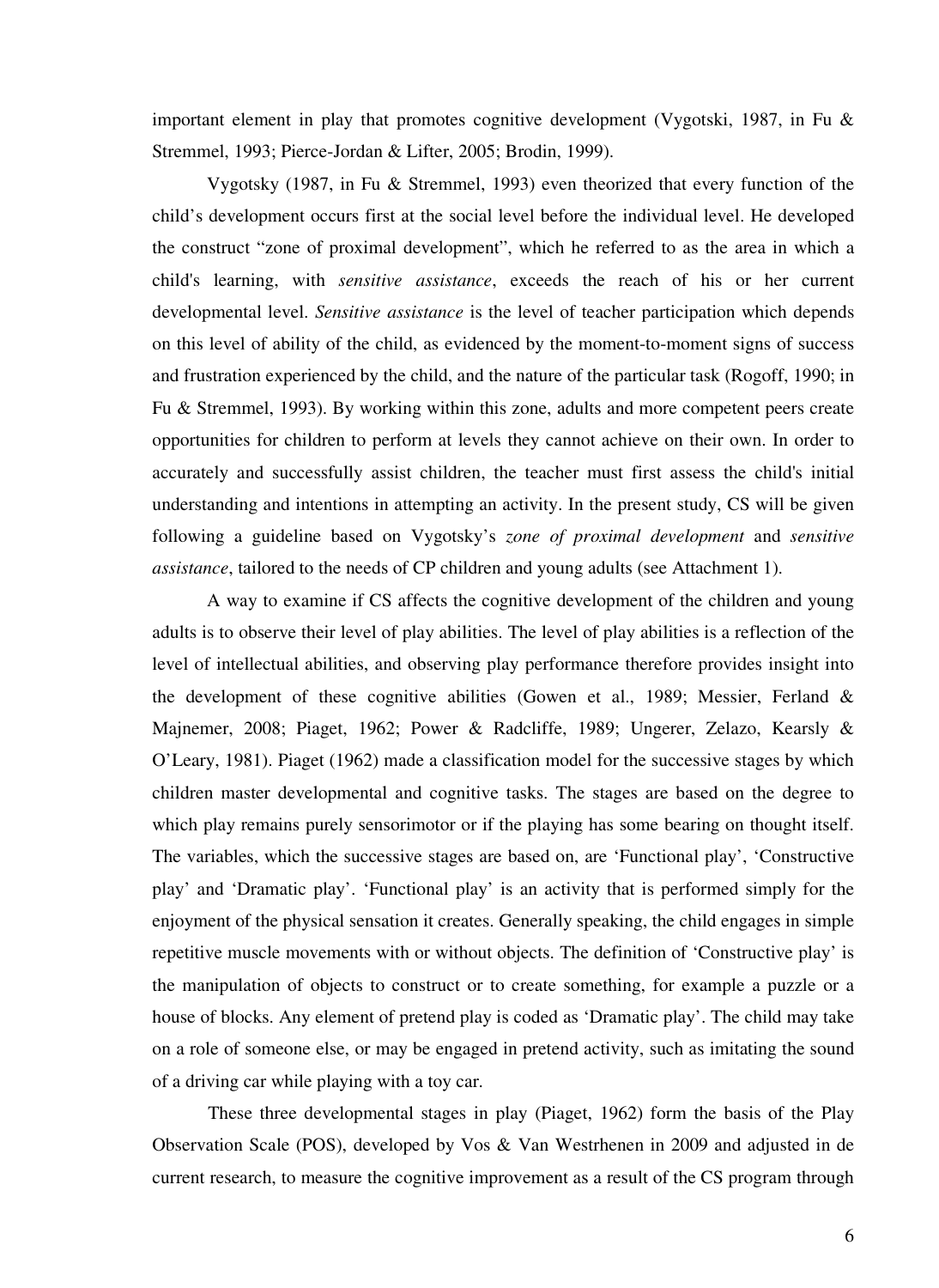the observation of cognitive play performance. In the POS, the three stages, Functional, Constructive and Dramatic play, are subdivided into smaller steps by which a child shows the level in which it masters these stages of development (see Attachment 2)*.* 

#### *Sizanani Children's Home*

This research takes place at the Sizanani Children's Home. Sizanani means 'help each other' and this motto is brought into practice in the Sizanani Children's Home, where children and young adults with severe and profound neurological disorders can find care and accommodation. This residential care facility has been opened in March 1993 and is situated in Sizanani Village in Bronkhorstspruit, South Africa. Childcare workers take care of the daily needs of the children and young adults, who live mainly in the townships closely located near Sizanani Village (Magyarszeky & Mbethe, 2006; Vermeer, Wijnroks & Magyarszeky, 2006). Currently the Home accommodates 64 children with ages ranging from 3 to 32 years. Most of them have cerebral palsy, which is also the most common developmental disability in the whole of rural South Africa (Kroon, Sinnaeve, Appels, Magyarszeky & Wijnroks, 2006; Christanson et al., 2002). The above introduced theory will now be specified for the situation of the Sizanani Children's Home.

#### Conductive Education in Sizanani Children's Home

Originally the main objective of the Sizanani Children's Home was providing nursing care for the children, but in 2003 this changed with the introduction of a CE program. This program was implemented at the Home to train the childcare workers in assisting the children to develop their functional and motor abilities to become more independent in their daily activities (Magyarszeky & Mbethe, 2006).

The CE program at the Sizanani Children's Home has been adapted with regard to the original program of Petö (Cottam & Sutton, 1986). First, it is adapted to the more severe impairments these children have than children that are usually admitted to a CE program. Contrary to the admittance criteria of the original CE program (Van der Hoek, De Groot & Vermeer; 1992), at the Sizanani Children's Home there are also children in the CE program who are profoundly disabled, have visual and auditory impairments, autism or problems in their communication. Second, the CE program at the Sizanani Children's Home focuses on the coaching of the child care workers in how they could best create learning situations for the children and stimulate them to reach their full potential in all areas of development: motor,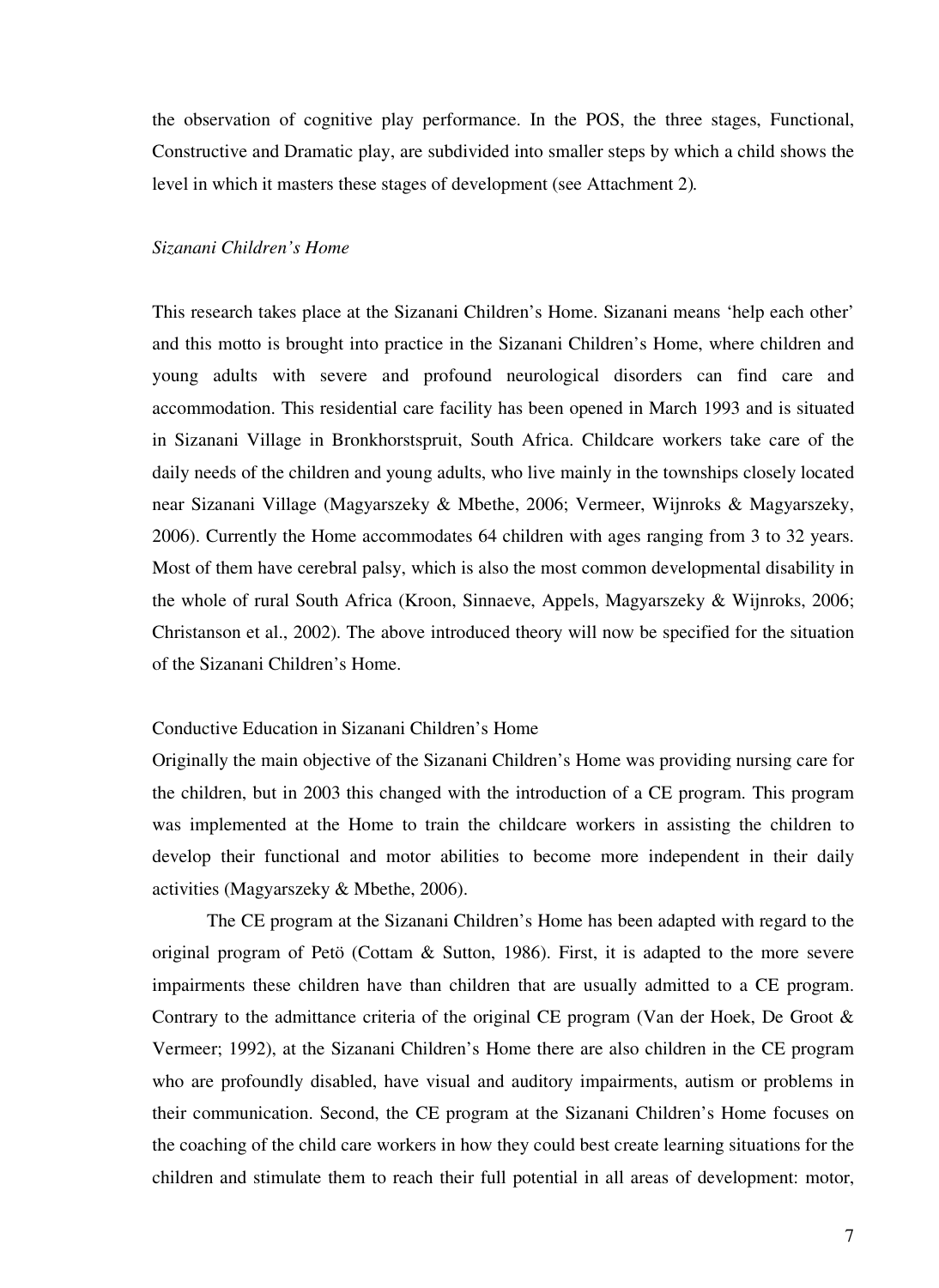cognitive, social, communicative and emotional development (Magyarszeky & Mbethe, 2006). This is in contrast with the original program, in which the certified CE conductor focuses directly on the children themselves instead of indirectly through the coaching of the child care workers. In the latter the childcare workers have more responsibility in providing learning situations than they are educated for. In addition, possibly miscommunication emerges from the different languages both parties speak. Third, in concrete form, the CE program in the Sizanani Children's Home consist of a one and a half hour lasting program every working day at nine o'clock in the morning and the training of individual goals during the day. For the morning program, the children are divided into four different groups according to their level of functioning, with different goals per group and child. In these individual and group goals, the focus is in general on sensory motor development, basic motor skills, academic development, improving communication and independence and on social skills (Visser, 2010). However, except for the morning program, this task-oriented learning has not been practiced within a highly structured program, like prescribed by the first of the above mentioned four main elements of conductive education (Blank et al., 2008; Reddihough et al., 1998). In brief, the CE program at the Sizanani Children's Home is applied in a somewhat different form compared to the original CE program, developed by Petö. However, these adjustments had to be made because of the large number of profoundly disabled children in the Home and too few certified conductors.

 The evaluation of this CE program is important to provide Sizanani Children's Home with knowledge on the effectiveness of the program for these children and young adults. Between February 2008 and May 2008 Lange and Post found no significant improvement in the functional motor abilities of the children and young adults. Between April 2008 and April 2009 Vos and Van Westrhenen found a significant improvement in their follow-up study on some but not all measures of the functional motor abilities. They reported a significant improvement in the independence of the children regarding to the childcare workers, concerning self care and detected a decrease in the amount of guidance the child needed during dressing. These changes were not significantly related to the level of gross motor functioning in April 2008.

The aim of the current research is to continue the longitudinal study of the previous researchers by examining the change in gross motor functioning and functional skills of the children and young adults of the CE research group during the CE program in the period of April 2008, April 2009 and November 2009. Furthermore to study whether this change is moderated by the level of gross motor functioning in April 2008, divided in two groups, low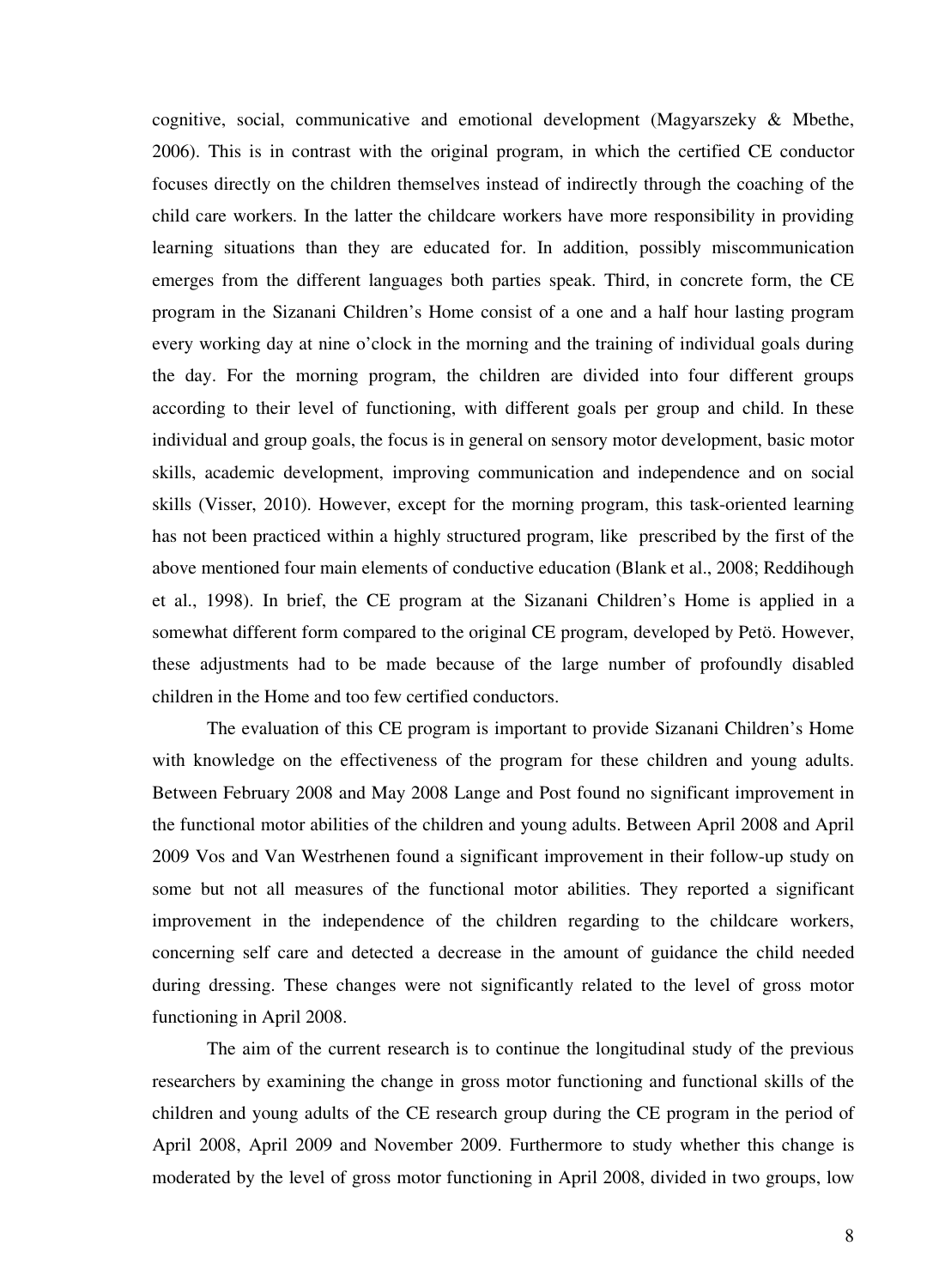versus high gross motor functioning. The expectation was that the gross motor functioning and the functional skills of the CE research group is improved over the period of April 2008, April 2009 and November 2009. Because of the possibility in the current research to study effects over a longer period of time, it is expected that there will be more improvement in gross motor functioning and functional skills than previously found. Furthermore, it was expected that the children and young adults with a higher baseline level of gross motor functioning will show more improvement in their functional skills and gross motor functioning than the children and young adults with a low baseline level of gross motor functioning.

#### Cognitive Stimulation in Sizanani Children's Home

Since the children and young adults of Sizanani Children's Home are not only severely physically disabled, but most often also mentally disabled, it was desirable to not only focus on stimulating the functional development, but also the mental development of the children and young adults. For this reason the CS program was developed and tested in the Sizanani Children's Home in 2009 by Vos and Van Westrhenen, and its objective was to stimulate the cognitive and social development of the participants through the provision of play intervention in a social context.

In the study of Vos and Van Westrhenen (2009) a positive trend was found of the play abilities on the POS following three months of the CS program, but this trend was not significant. The lack of a significant improvement might have been caused by the lack of a structured procedure for the play intervention, a measuring instrument that was not sensitive enough to detect these effects, as well as the small number of participants.

Therefore, in the present study, a number of adjustments were made. First, the CS program has been adjusted according to Vygotsky's concept of *sensitive assistance* (Rogoff, 1990; in Fu & Stremmel, 1993) in the Guideline Level of Encouragement for CS program (see Attachment 1). In short, this guideline contains six different levels of encouragement, of which a child will receive one, depending on the level of initiative and independence it shows in playing with the toy during a specific period of time. The more initiative and independence a child shows, the less encouragement the researcher will give. This scale of encouragement ranges from only verbal reinforcement as the first step in the guideline to physically joining in play at the other end of the continuum. The Guideline Level of Encouragement for CS is a program based on the *Zone of proximal development* which is tailored to the needs of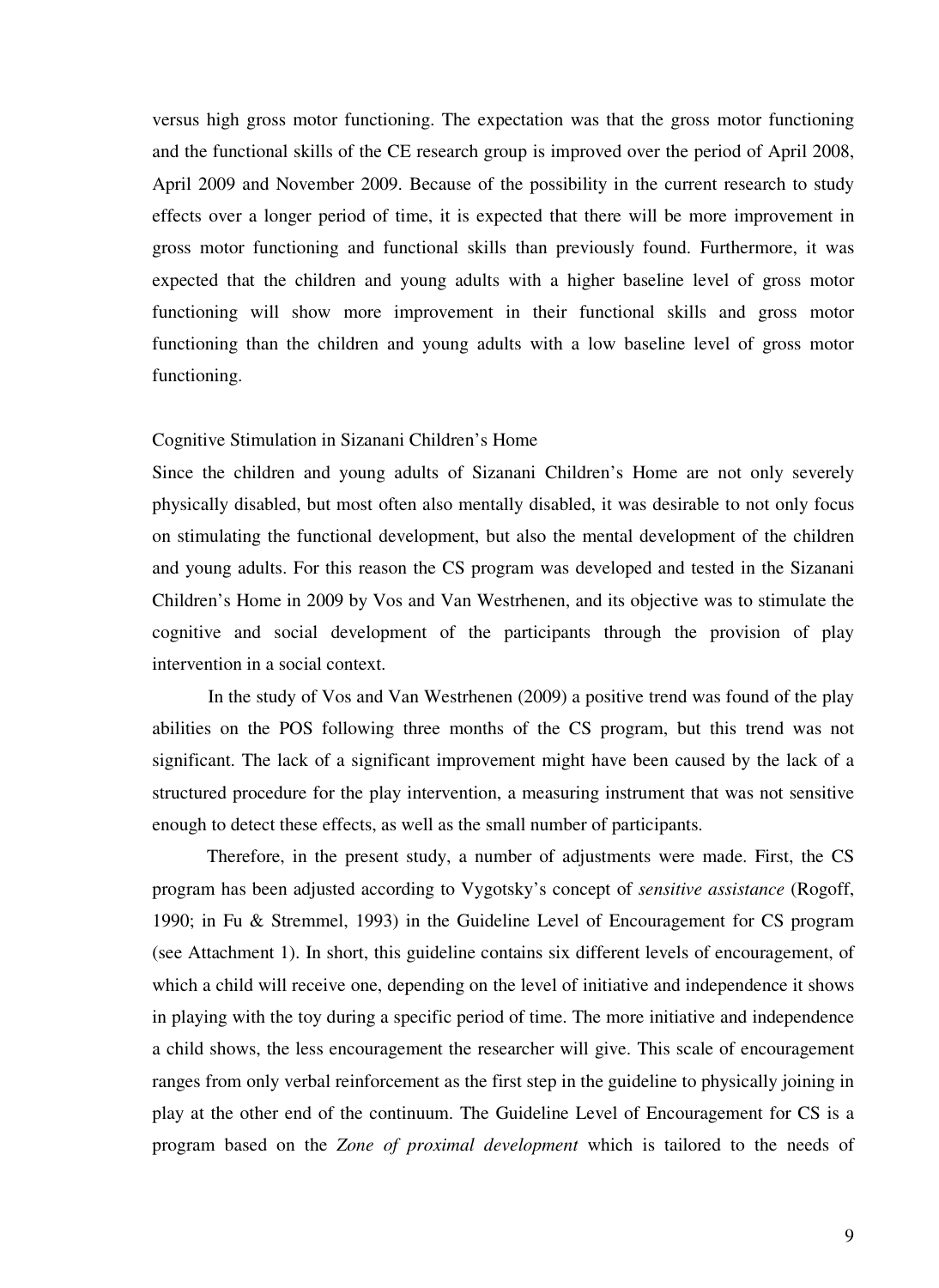individual children and young adults with CP, making it possible to stimulate cognition depending on their of physical and cognitive functioning.

 Adjustments have also been made to the POS, the instrument to measure cognitive play performance, which originally was developed by Vos and Van Westrehnen (2009). To improve the instrument in a way that it could detect smaller changes in the cognitive abilities, the original scales which measure the level in which a child masters Piaget's three stages of development in play (1962), 'Functional play', 'Constructive play' and 'Dramatic play',were enlarged in the present study by inserting extra steps (see Attachment 2).

The third adjustment that has been made is the enlargement of the power by increasing the number of participants in the experimental and control group. The original study of Vos and Van Westrehnen (2009) consisted of two experimental conditions, the 'cognitive stimulation only' condition, in which participants received play intervention without social interaction, and the 'cognitive stimulation and social interaction' condition, in which participants received play intervention in a social context. Since a number of studies have already shown the importance of social interaction in play (Vygotski, 1987, in Fu & Stremmel, 1993; Pierce-Jordan & Lifter, 2005; Brodin, 1999), it was decided in the current study to combine these two conditions and create one group of children and young adults receiving the play intervention in a social context  $(N = 12)$ . Additionaly, also the control condition was enlarged with three extra participants  $(N = 9)$ , who were selected by the professional opinion of the conductors, taking the level of gross motor functioning into account.

In addition to the continuation and evaluation of the CE program, the aim of the present study was to continue and evaluate the CS program during eight weeks. Although now by introducing a guideline for the level of encouragement given during the play sessions to structure teaching procedure, by studying the effects of the CS program more accurately by using the POS in a more refined way, and by increasing the number of participating children. It was expected that Piaget's level of cognitive play performance of the children and young adults who received the 8-week period CS program, is improved more compared to a matched control group who did not receive the play intervention.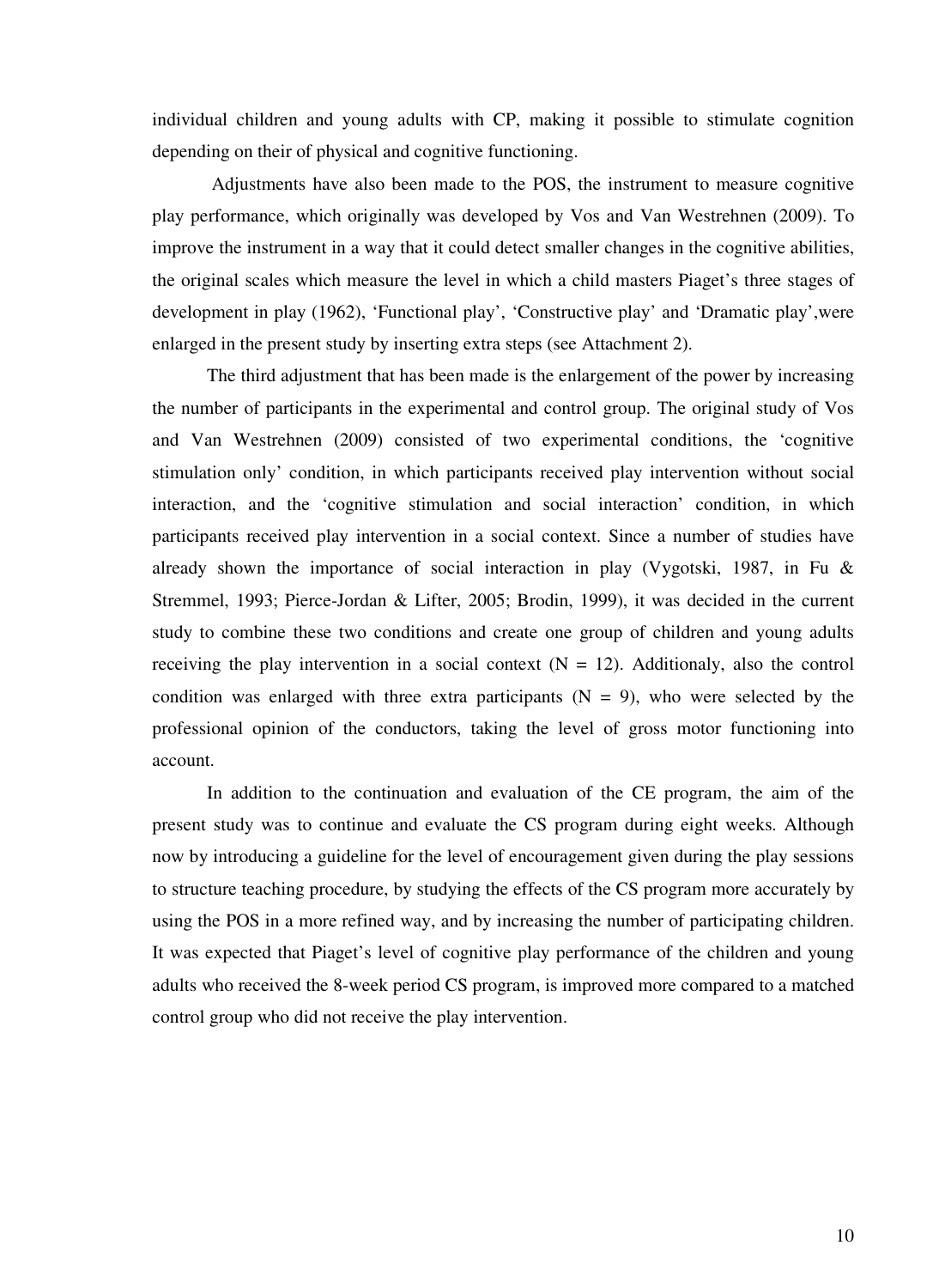#### **Methods**

#### Conductive Education program

#### *Design*

The current research concerning the CE program is part of a longitudinal research project and has a quasi-experimental baseline-intervention-follow-up design.

#### *Participants*

In April 2008 the research group consisted of 41 children and young adults who were considered suitable, by the professional opinion of the conductors, for the CE program. In April 2009 the research group included the same children, minus two who had passed away. In the current study the same 39 children and young adults were included in the CE research group, that is 61 % of all children and young adults in Sizanani Children's Home. The CE research group included 27 boys aged between 9 and 30 years ( $M = 20.2$ ,  $SD = 5.3$ ) and 12 girls aged between 10 and 32 years ( $M = 19.6$ ,  $SD = 7.0$ ). The diagnosis of the group was as follows: spastic quadriplegia *N* = 21, spastic diplegia *N* = 4, ataxia *N* = 1, spastic hemiplegia *N*  $= 1$ , spastic triplegia  $N = 1$ , athetosis  $N = 3$ , and other (i.e. developmental delay, brain injury, autism and hydrocephaly)  $N = 8$ . In addition, many of the children and young adults suffer from epilepsy, visual and hearing impairments, microcephaly and hyperactivity. No exact numbers are known, because these diagnosis are not reliable. The level of gross motor functioning of the CE research group as assessed with the Gross Motor Functioning Classification System for cerebral palsy (GMFCS; Palisano et al, 1997) by Lange and Post in April 2008 is shown in Table 1. The GMFCS is a five-level classification system which measures the present abilities and limitations in gross motor function of children and young adults with cerebral palsy on the basis of their self-initiated movement with particular emphasis on sitting, walking and wheeled mobility. The first level represents good abilities in sitting and walking and the fifth level represents a low level of independence.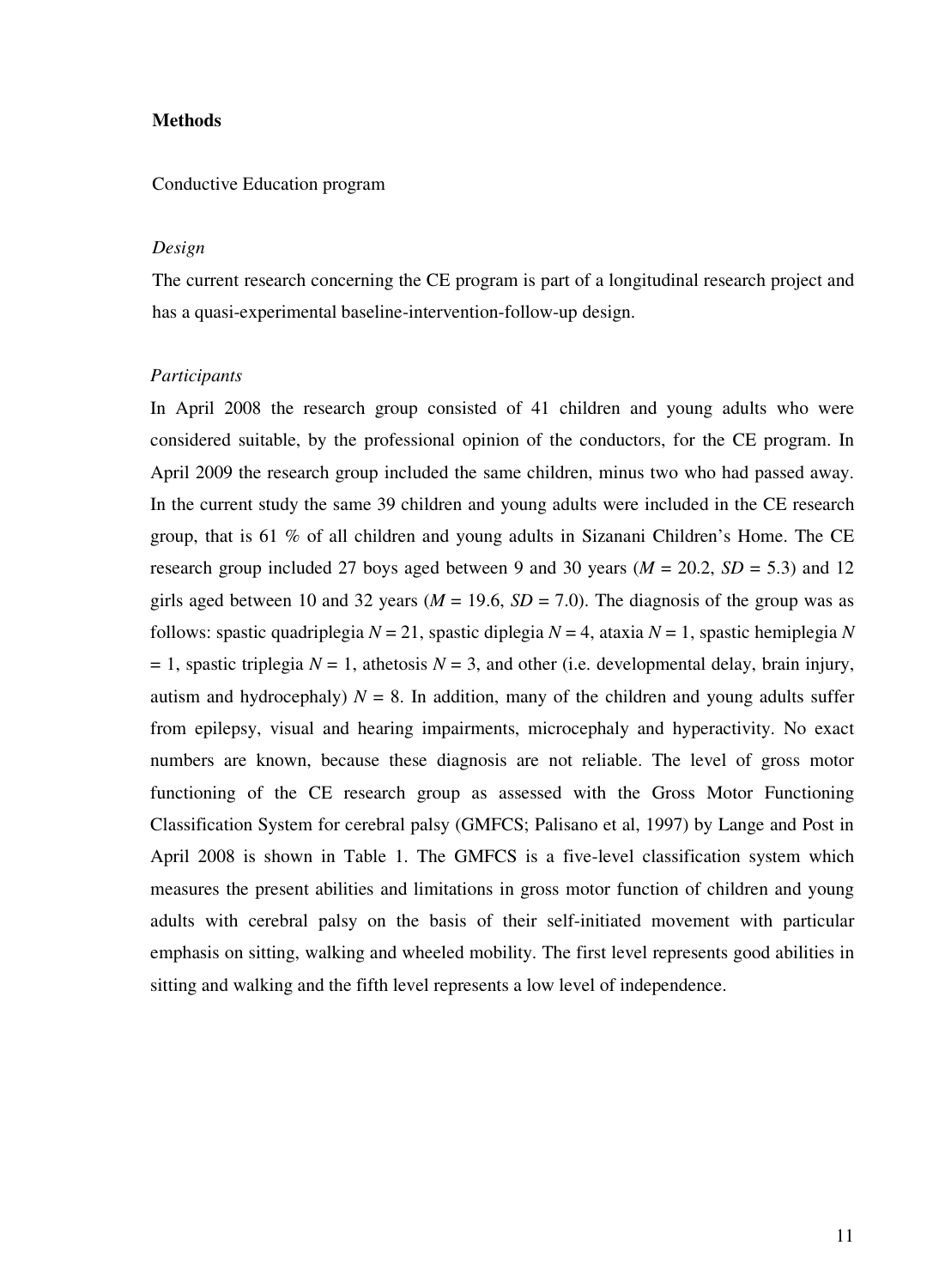Table 1: *Level of gross motor functioning according to the GMFCS in the CE research group\** 

| Level          | Description level                                        | Number $(\%)$ |
|----------------|----------------------------------------------------------|---------------|
|                | Walks without limitations                                | $1(2.6\%)$    |
| 2              | Walks with limitations                                   | 3(7.7%)       |
| 3              | Walks using a hand-held mobility device                  | $2(5.1\%)$    |
| $\overline{4}$ | Self-mobility with limitations; may use powered mobility | 11 $(28.2\%)$ |
| 5              | Transported in a manual wheelchair                       | $22(56.4\%)$  |
|                |                                                          |               |

*Note.* GMFCS = Gross Motor Functioning Classification System for cerebral palsy.

\* Data obtained by Lange and Post (2008)

#### *Instruments*

Functional skills were assessed with the Functional Motor Assessment Scale (FMAS), Level of intervention Observation Instrument (LOI) and with the Pediatric Evaluation of Disability Inventory (PEDI). Each of these instruments will be described below.

#### Functional Motor Assessment Scale

The Functional Motor Assessment Scale (FMAS; Vermeer, 1989) is an observation method in wich children have to demonstrate several functional motor abilities. The FMAS consists of 14 different functional motor skills: head control, rolling over, lie to sit, crawling, sitting on a chair, sitting on the ground, standing, walking, riding in a wheelchair, walking special, jumping, biking, transfer, stair walking. The items could be answered on a 5-point Likert scale from  $1 = \text{`non-independent execution of the skill' to } 5 = \text{`independent execution of the}$ skill'; a score of 0 is given if the child was not able to get into the starting position (Vermeer, Kruithof & Van Zoggel, 1995; see Attachment 3). All the items have their own situation and their own starting position. A scaled score is computed by adding all the item scores and dividing these by the total number of items. Research showed that the FMAS can be regarded as a reliable and valid instrument, but no exact results are given (Vermeer et al., 1995). The items 12 and 14 refering to stairs and bicycles were left out in the present study because they were not applicable for Sizanani Children's Home.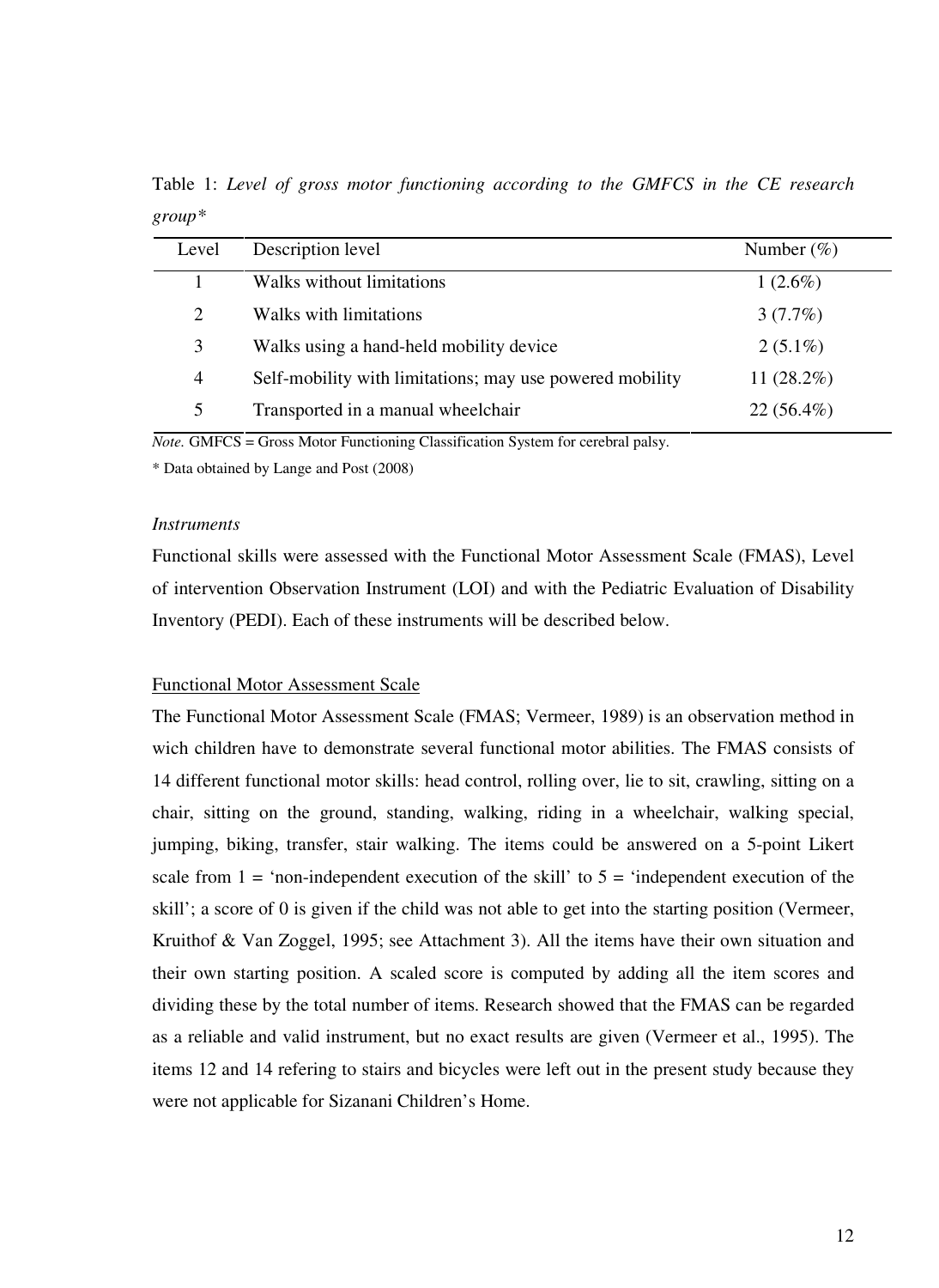#### Levels of intervention Observation Instrument

The Levels of intervention Observation Instrument (LOI; Vermeer et al., 2006) is an observation method to categorize teaching strategies used by professionals to bring a child to an independent performance of a task. The categorization of the teaching strategies takes place on a 7-point scale measuring the level of guidance needed for the child during dressing and feeding. The score 1 equals the lowest independence, whereas the score 7 equals the highest independence (see Attachment 4). A sixty-second time interval was used to score the level of guidance until the task was finished. Every guidance level is a score point (level 1 is one point, level 2 two points etcetera). To calculate the scaled score, all sample points are added and divided by the number of samples, the sixty-second time intervals, and then by the number of possible answers (i.e. 7), which results in a scaled score ranging from 0 to 1. The reliability and validity of the instrument were proven in two studies, one study with persons with mental retardation (Vermeer, Westra, Benig, Beks, Diemel & Brink, 1990, in Vermeer et al., 2006) and one with children with cerebral palsy (Vermeer, Vos, Lindeman, Van Alphen & Snel, 1989). Intra- and inter-observer reliability (kappa  $> 0.80$ ) and concurrent validity (rs  $> 0.80$ ) .74) proved to be good (Vermeer et al., 2006).

 In this research, part two of the LOI, which measures the educational actions of the childcare workers was not used. It was not possible to interpret the verbal instructions, because the main language spoken in the Home between childcare workers and children is Zulu.

#### Pediatric Evaluation of Disability Inventory

The Pediatric Evaluation of Disability Inventory (PEDI; Haley, Coster, Ludlow, Haltiwanger & Andrellos, 1992) evaluates functional skills in children with cerebral palsy. The PEDI was only used for the 17 children and young adults scoring a level 1 to 4 on the GMFCS. The children and young adults scoring a level 5 on the GMFCS were not suitable for the PEDI in view of the few functional skills. The PEDI can be administered by parents or a caregiver who knows the child well for evaluation and discrimination of the level of functional abilities. The PEDI consists of three scales: the Functional Skills scale, the Caregiver Assistance scale and the Modification scale. Each of these scales is designed to capture a different aspect of the child's daily functioning in three domains: Self-care, Mobility and Social Function. The Selfcare domain contains areas like eating and washing, the Mobility domain contains simple transfers and mobility in different environments; and the Social domain is concerned with living with others in one community and social functional skills (see Attachment 5). A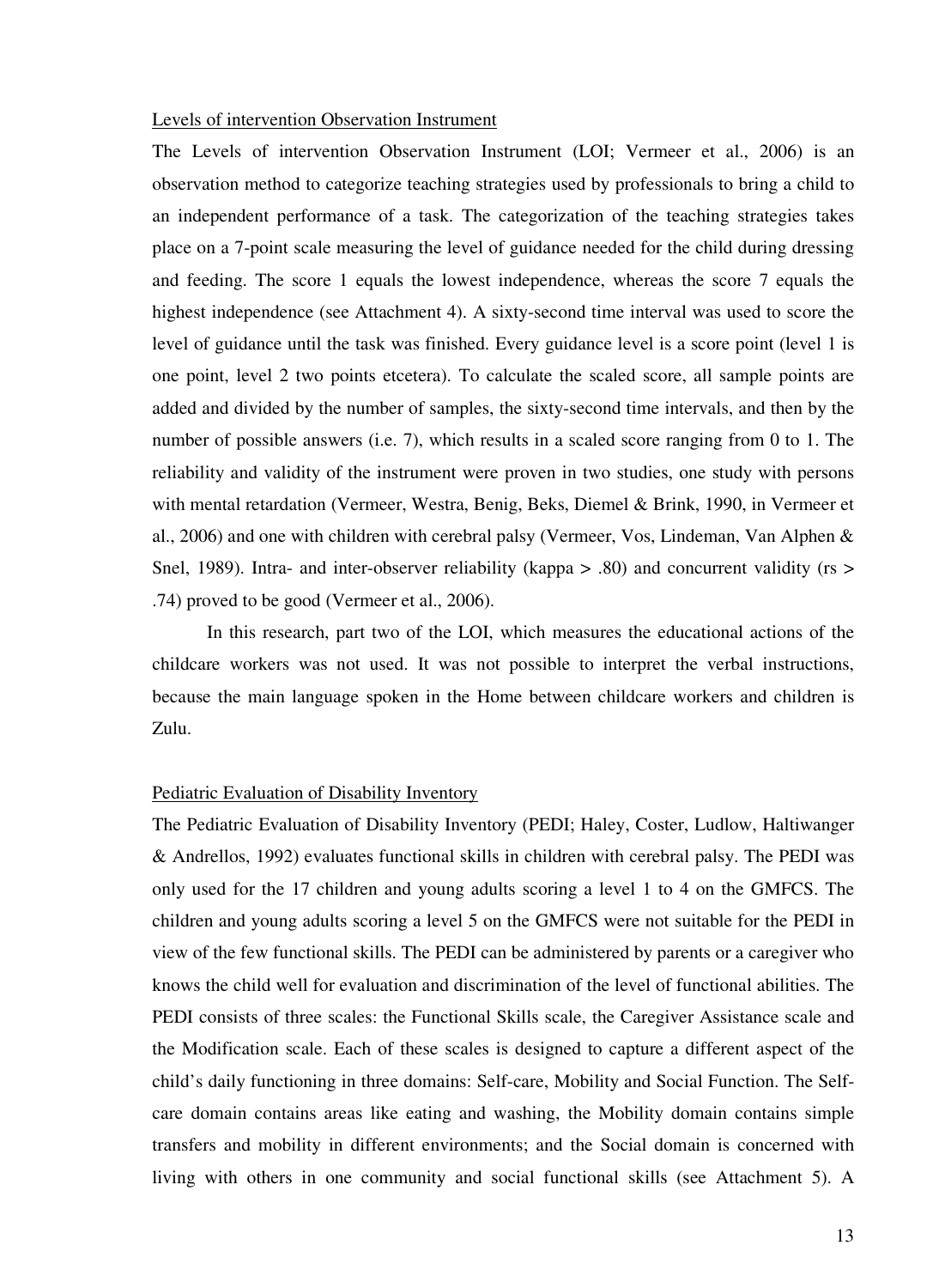number of studies support the PEDI as a reliable and valid assessment instrument of functional performance for children with disabilities (Vermeer et al., 2006; Haley et al. 1992). In these studies no reliability findings are presented.

 The Functional Skills scale includes 197 items distributed across 15 areas of Self-care, 13 areas of Mobility and 13 areas of Social function. Capability in those areas is measured by identification of functional skills for which the child has demonstrated mastery and competence. For each skill specific behavioural scoring criteria are provided. The items of the Functional Skills scale can be scored as either  $0 = \text{`unable'}$  or  $1 = \text{`able'}$ . Per domain the scores were added and these raw scores were transformed, in accordance to the manual, into scaled scores from 0 to 100, where a score of 100 equals the highest motor functioning. The items 8, 9, 20, 21, 22, 23 of the Self-care domain and the items 51, 53, 54, 56, 58 and 59 of the Mobility domain of the Functional Skills scale were deleted because they were not applicable for Sizanani Children's Home. These items concern activities that are not accomplished in the Home like cycling, climbing of stairs and brushing hair.

 The Caregiver Assistance scale measures the extent of help needed in 20 typical daily situations, using a six-point scale ranging from  $0 =$  'total assistance' to  $5 =$  'independent'. The level of caregiver assistance provides a general assessment of independence and of the amount of help a child needs to complete a particular functional activity. Per domain the scores were added and these raw scores were transformed, in accordance to the manual, into scaled scores from 0 to 100, where a score of 100 equals the highest level of independence. The item G (i.e. 'walking on stairs') from the Mobility domain of the Caregiver Assistance Scale was deleted because it was not applicable for Sizanani Children's Home.

 The Modification scale measures adaptations or use of objects, but was not used in this research because of a lack of sufficient specialized equipments, like bicycles, crutches and rollaters, in Sizanani Children's Home. The scale could be left out without affecting the other scales (Haley et al., 1992).

#### *Procedure*

The categorization of the gross motor functioning of the children and young adults (Lange  $\&$ Post, 2008) was used in the current research. The PEDI was utilized by interviewing the childcare workers in a separate and quiet room and was conducted in English. The researcher observed the functional motor abilities of the children and young adults with the FMAS. During the observation the childcare worker gave the child (verbal/non-verbal) instructions on what to do according to the FMAS items. The observations for the LOI were conducted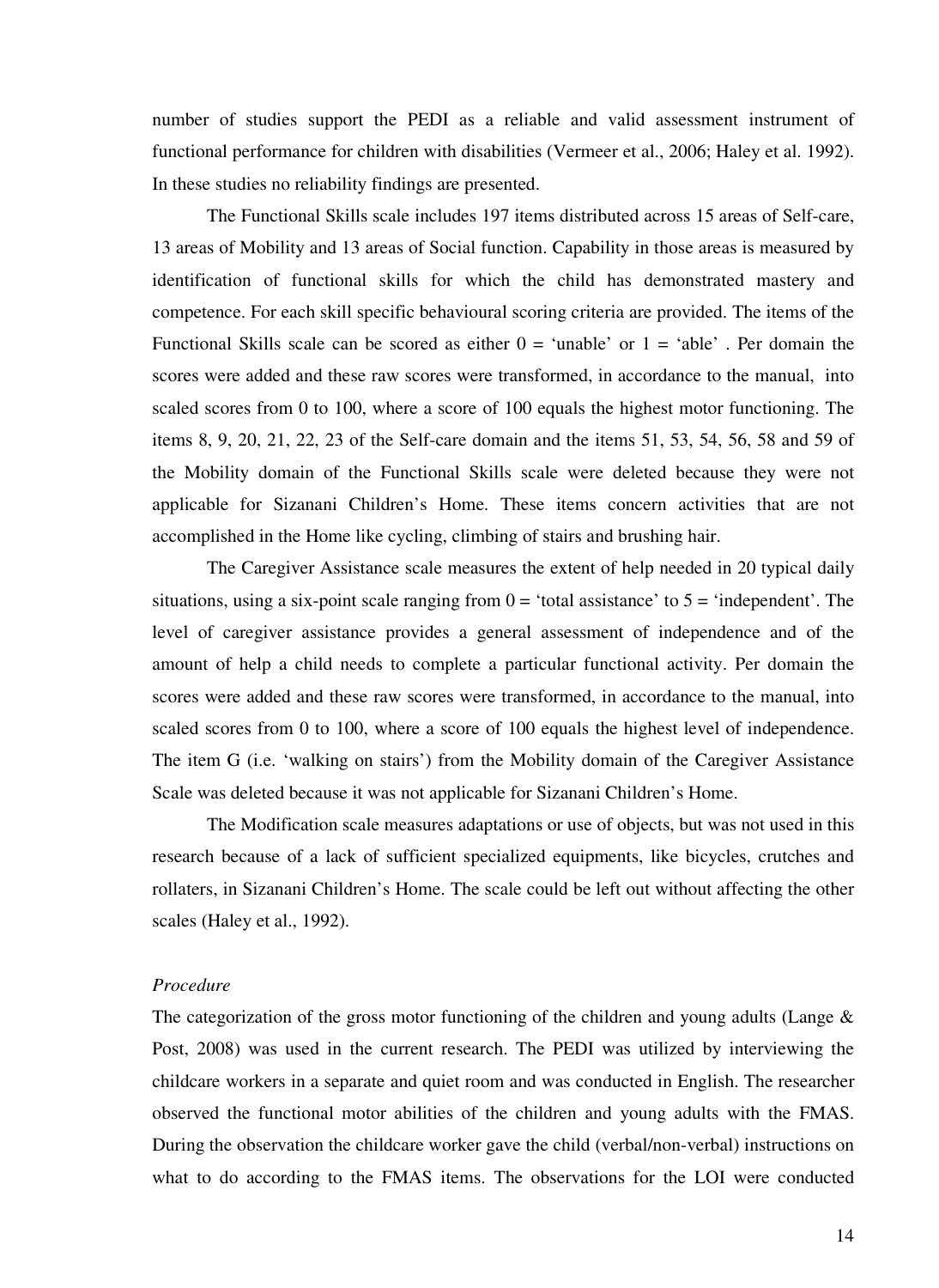during dressing, which started directly after the moment the child was dry after bathing, and during feeding. The feeding took place three times a day and the observation took place during one entire meal, from the first bite until the plate was empty.

#### *Statistical analyses*

All analyses were conducted using the Statistical Package for Social Sciences (SPSS, version 17.0, 2008). The effect of the CE program on the functional skills and functional motor abilities as measured with the FMAS, LOI and PEDI were analysed with an analysis of variance (ANOVA), with time of assessment (April 2008, April 2009 and November 2009) as a repeated measures factor. In case of a significant overall time effect (i.e. across all three assessments), the contrasts between specific times were analysed post hoc. In view of the results of the LOI and the PEDI wich were not normally distributed, nonparametrics tests were applied in case significant results were found with the ANOVA. Furthermore, the possible moderator effects of gross motor functioning in April 2008 as measured with the GMFCS on the change in functional motor abilities and functional skills as measured with the FMAS, LOI and PEDI were analyzed by including the GMFCS level in the repeated measures ANOVA. In view of the small sample size, the GMFCS level was recoded into two groups. For the FMAS and the LOI, the children and young adults scoring GMFCS levels 1 to 4 ( $N =$ 17)were taken together into one group and children and young adults scoring GMFCS level 5  $(N = 22)$  were taken in the second group. For the PEDI, level 1 to 3 ( $N = 6$ ) were taken together into one group and children and young adults scoring GMFCS level  $4 (N = 11)$  in the other. For all analysis a *p* < .05 was considered significant.

#### Cognitive Stimulation Program

#### *Design*

In the Cognitive Stimulation (CS) study a non-randomised pretest-posttest matched control group design, with two conditions was used. In the experimental condition participants received a play intervention within a supporting social context and in the control condition participants received no play intervention.

#### *Participants*

Children and young adults who were physically able to play with toys were selected for the CS program. More specifically, these were the children and young adults scoring a level 1 to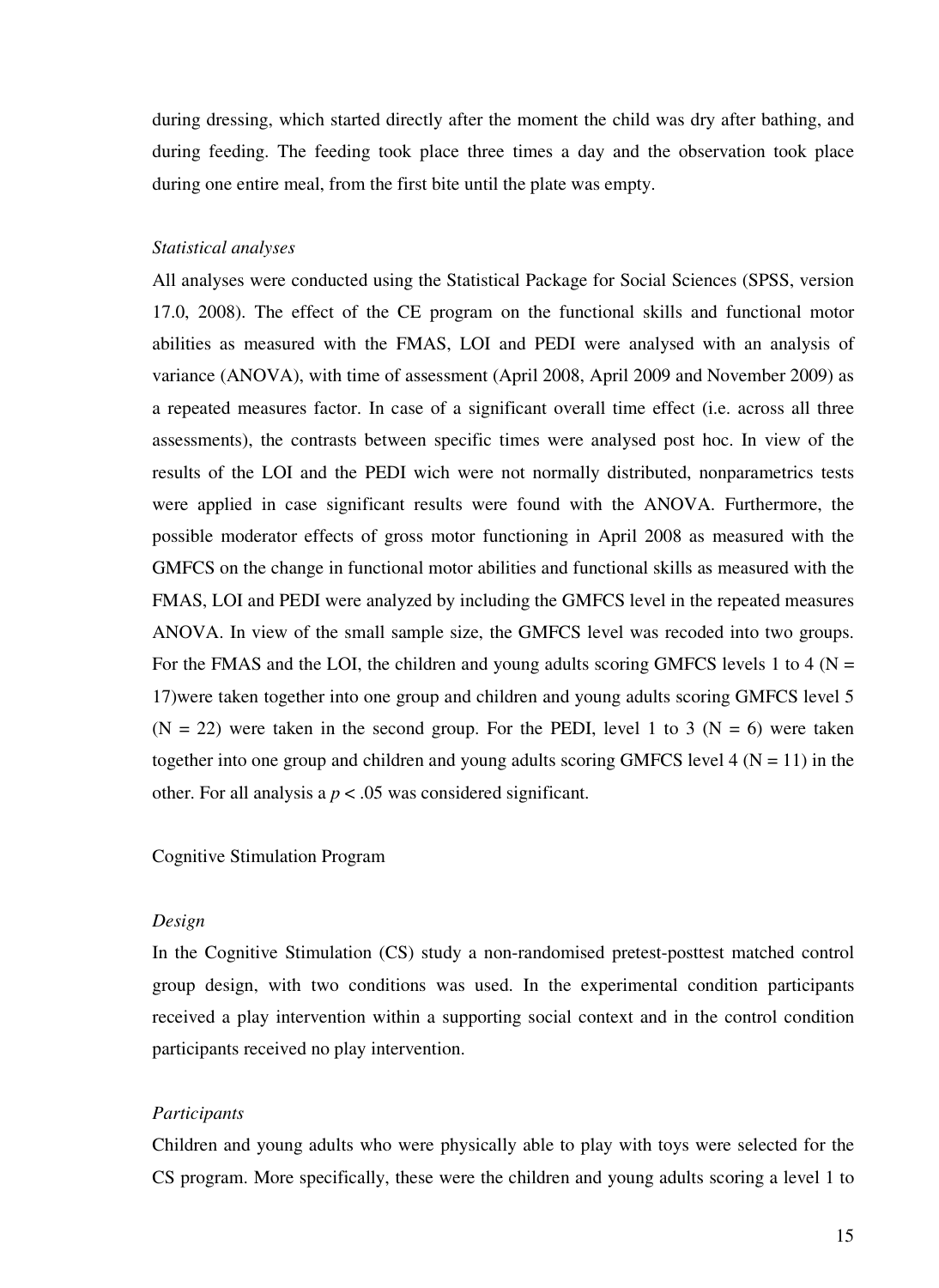4 on the GMFCS and one child scoring a level 5 on the GMFCS measured by Lange and Post in April 2008 (Table 1). In total 33% of all the children and young adults in Sizanani Children's Home were included in the current CS study.

 In the previous study from April 2009 eighteen children were included in the CS program. These eighteen participants were divided into three equal groups across three conditions, matched as much as possible on their GMFCS level and on their play capacities as measured with the Play Observation Scale developed by Vos and Van Westrhenen (2009). The three conditions were two experimental conditions, one with only cognitive stimulation, one with cognitive stimulation in a social context, and one control condition in which the children and young adults did not receive any play intervention besides the normal CE program. In this study, both experimental conditions were not structured. In the current research two children from the eighteen participants in the previous study were found not suitable for participation in the CS program, because of blindness and a diagnoses of athetoid cerebral palsy, for which the functional motor abilities are not good enough to be able to play with the toys. With both of these impairments, the nature of the impairment is measured instead of their level of cognitive functioning. These two children were replaced by children who were more suitable for the CS program. In view of enlarging the power and the proven importance of the social context in play (Vygotsky, 1987, in Fu & Stremmel; Pierce-Jordan & Lifter, 2005), the twelve children and young adults in the two experimental conditions of the previous study were combined in the current study into one experimental group that received play intervention within a structured social context. Also, the control group was enlarged to nine children and young adults. The children and young adults were, taking the GMFCS levels into account, selected by the professional opinion of the conductors.

The CS research group in the current research included 14 males aged from 9 to 30 years ( $M = 21.1$ ,  $SD = 6.7$ ) and 7 females aged from 11 to 27 years ( $M = 18.3$ ,  $SD = 4.8$ ). The diagnosis of the children and young adults in this group was as follows: spastic quadriplegia N = 6, spastic diplegia N = 3, athetosis N = 1, spastic hemiplegia N = 1, spastic triplegia  $N = 1$ , ataxia  $N = 1$ , and other (i.e. developmental delay, autism and hydrocephaly) N = 8. Table 2 describes their characteristics, the level on the Play Observation Scale (POS) and the level of gross motor functioning as assessed with the GMFCS by Lange and Post in April 2008 of the children and young adults in the two conditions. The children and young adults were classified for the two POS levels by their play capacities as measured with the POS during the first measurement in the research project of April 2009 and during the first measurement in the current research. Level 2 was used for those participants who scored 6 or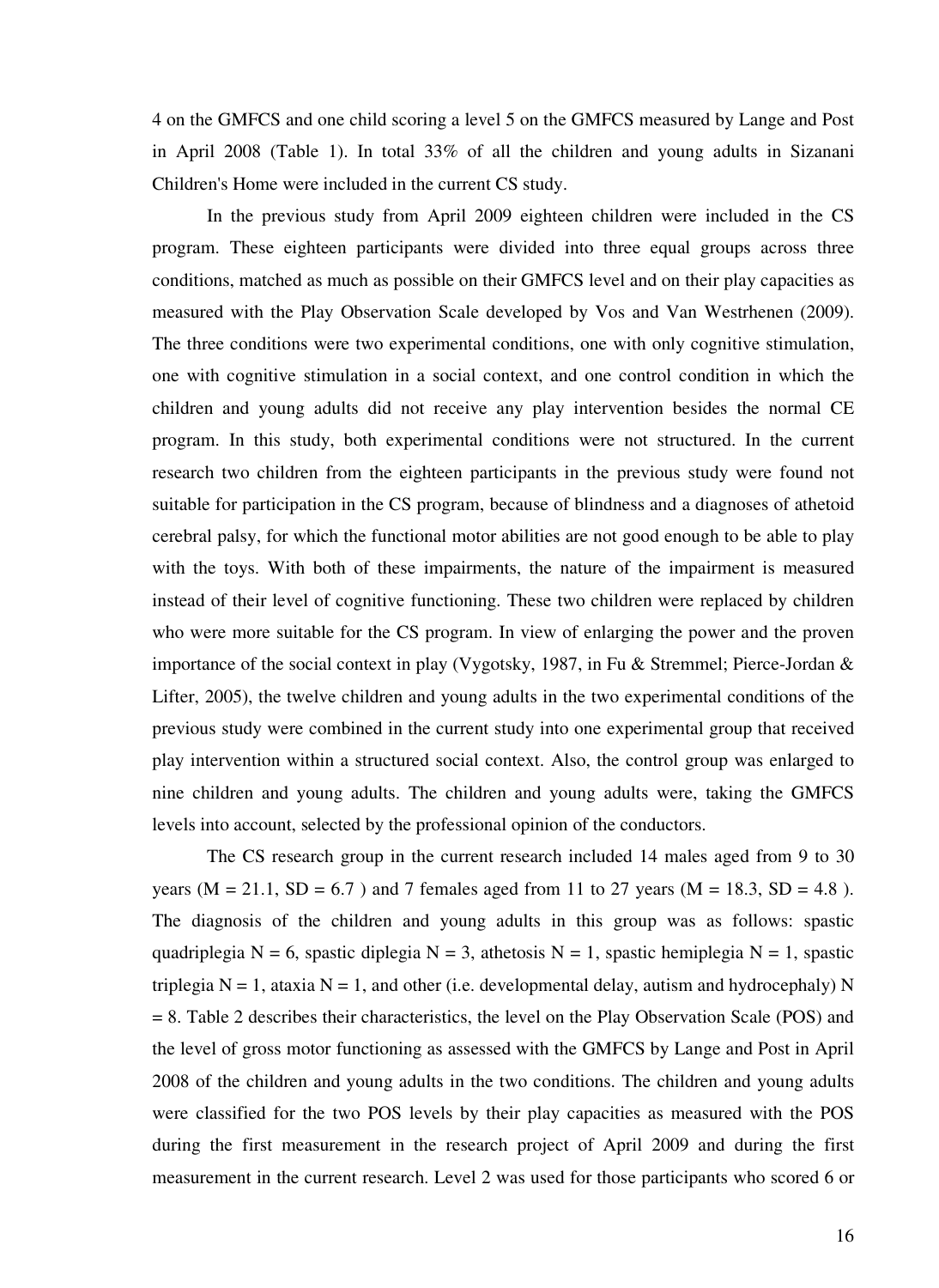7 on all the toys in level 1 of the POS. No significant differences in age between the experimental condition and the control condition  $(F(1,19) = 0.26, p = 0.61)$  were found.

|                  | Gender        |                | Age        |  | POS level |                          | GMFCS classification* |  |  |                |  |
|------------------|---------------|----------------|------------|--|-----------|--------------------------|-----------------------|--|--|----------------|--|
| Condition        | Mal           | Female M       |            |  |           | SD level 1 level 2 1 2 3 |                       |  |  | $\overline{4}$ |  |
|                  | $\epsilon$    |                |            |  |           |                          |                       |  |  |                |  |
| Experimental 9 3 |               |                |            |  |           | 20.8 6.1 10 2 1 2 1      |                       |  |  |                |  |
| Control          | $\mathcal{D}$ | $\overline{4}$ | 19.3 6.4 7 |  |           | 2                        | 3                     |  |  | $\overline{4}$ |  |

Table 2: Participant characteristics, POS level and GMFCS classification in the CS research group per condition

Note. M = Mean age in years, SD = Standard deviation, POS = Play Observation Scale, GMFCS = Gross Motor Functioning Classification System for cerebral palsy.

\*Data obtained by Lange and Post (2008)

#### *Procedure*

The children and young adults in the experimental condition received two toys during a 10 minute play session twice a week for eight weeks including social interaction and stimulation. Each week these toys were replaced by two other toys, which were of an equal level of complexity. Verbal instructions, encouragement and physical assistance were given by the researchers following the Guideline Level of Encouragement for CS program (see Attachment 1). The guideline is in the current study developed based on Vygotksy's 'zone of proximal development' (1987, in Fu & Stremmel, 1993), which stated the level of encouragement a child should receive based on his or her level of play interaction with the toy (in Fu  $\&$ Stremmel, 1993). The play intervention took place in a separate room in which the child was placed in a position most suitable with respect to their opportunity to play (in chair or wheelchair). Then the toy was placed on the table in front of the child so that the child was able to touch it with his/her hands. From this point encouragement according to the Guideline of Encouragement were given five minutes for each of both toys. If the toy was thrown away by the child, accidentally or on purpose, the researcher waited for about five seconds before placing the toy back to see the child's reaction to the absence of the toy. Once per week both researchers played individually with every individual child. In view of the continuation of the CS program in the future the researchers invited the childcare workers for the playsessions. Occasionally a childcare worker joined, after instructions from the researchers and with the knowledge of the Guideline of Encouragement, a play session. In practice this occurred once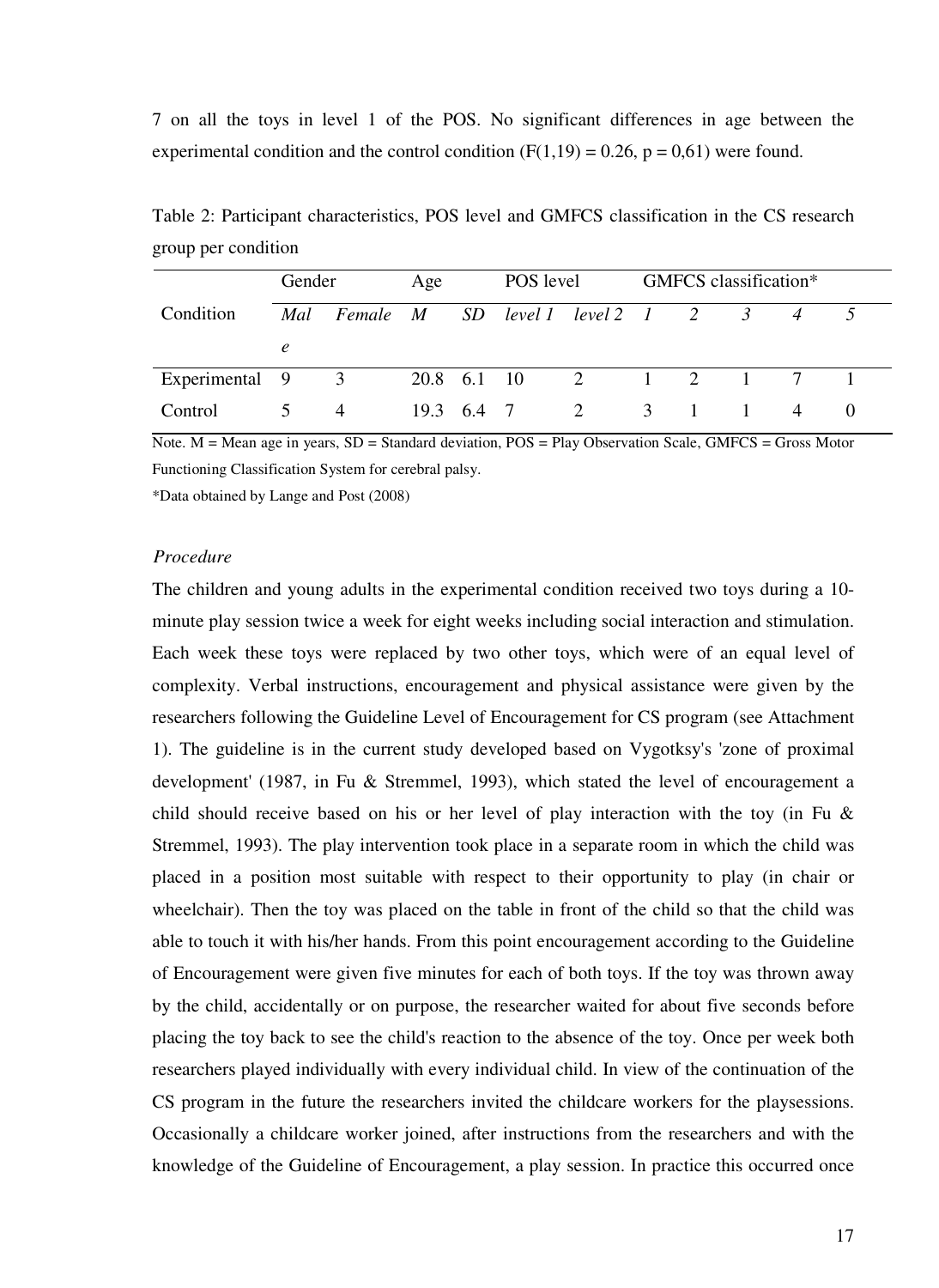or twice per child during the 8-week period. The children in the control condition did not receive any play intervention during the eight week period.

#### *Instruments*

As compared to earlier research (Vos & Van Westrhenen, 2009) the Play Obervation Scale (POS) in the current research was adjusted for the detection of smaller effects in play development (see Attachment 2 ).

#### Play Observation Scale

The purpose of the Play Observation Scale (POS) was to assess the level of children's and young adult's cognitive play abilities in an experimental play setting. The variables chosen were based upon Piaget's (1962) classification of successive stages of play: 'Functional play', 'Constructive play' and 'Dramatic play' (Vos & Westrhenen, 2009).

The POS consists of two levels, the participants with a low level as well as the participants with a higher level of cognitive functioning at the start of the CS program were able to improve their play abilities. Level 1 contained five different toys that were used during the observations. Level 2 contains the two most complex toys used in level 1 and four more complex toys. Level 2 was used for those participants who had a maximum score on the level 1 of the POS during the first measurement in the research project of April 2009 and during the first measurement in the current research. In view of the stages of Piaget level 2 was enlarged with an extra toy based on dramatic play. The toys used for the baseline and final assessment of POS were not the same toys used during the playsession, but the toys were similar in complexity (see Attachment 6).

In the current research the Play Observation Scale was adjusted to enable the detection of smaller effects in cognitive play development. The original 5-point scale for level 1 was enlarged to a 8-point scale (score 0-7) and the 5-point scale for level 2 was enlarged to a 7 point scale (score 0-6) based on the stages of Piaget. Only the toy in level 2 based on dramatic play was measured on a 6-point-scale. For example the 8-point scale for "the ball with sensory aspects" in level 1 is as follows: a score 0 is given if child shows no action towards the toy, score 1 is given if child looks at or reaches for the toy, score 2 is given if child touches and makes sounds with the ball, score 3 is given if child picks up the ball, score 4 is given if child rolls the ball, score 5 is given if child rolls the ball to the researcher, score 6 is given if child throws the ball and score 7 is given if child throws the ball and catches the ball.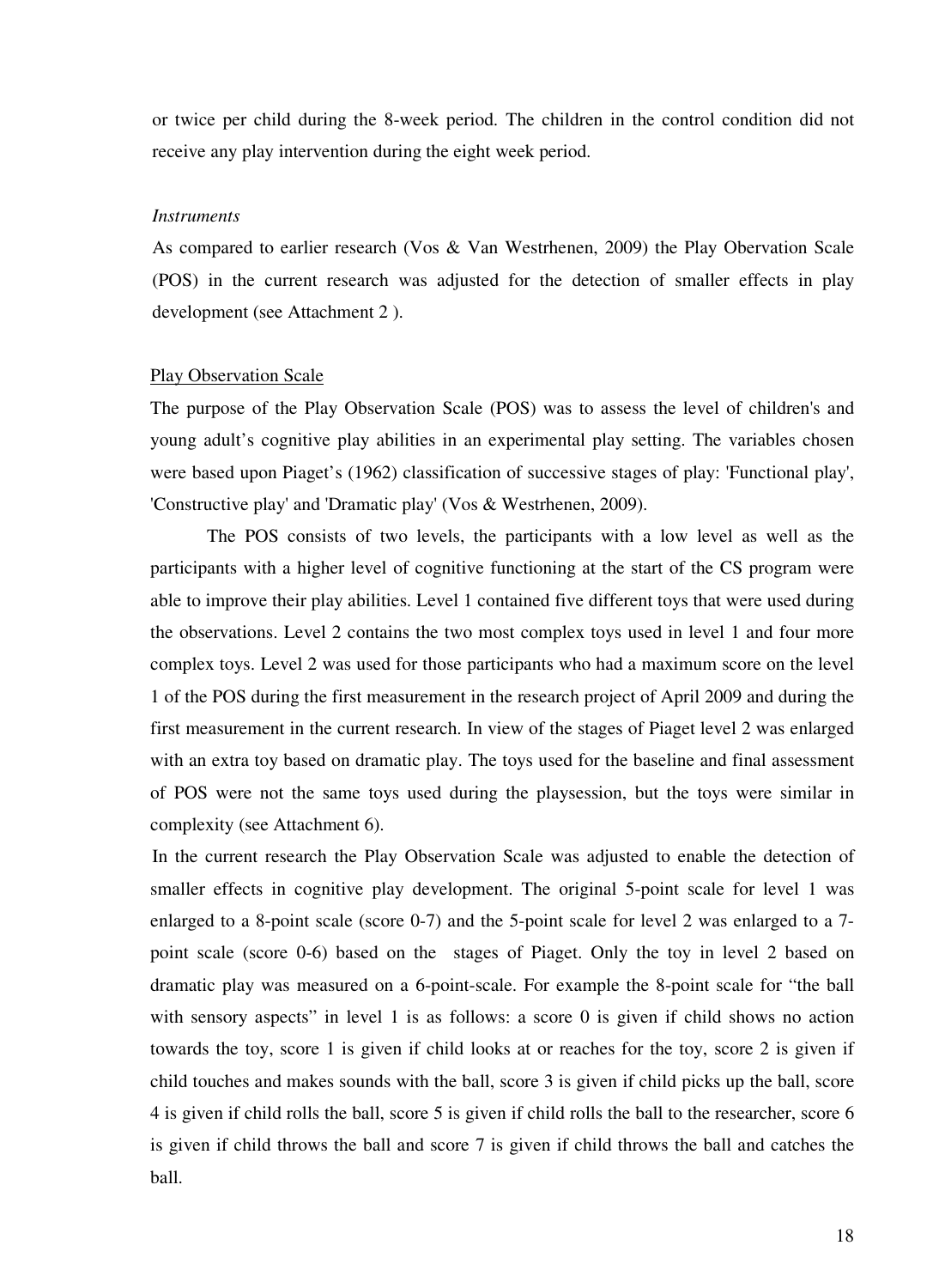Scores of the POS were obtained during a 15-minute or 18-minute play session for all toys, with three minutes of observation for each of the toy, except for toy 7 in level 2, the memory game. The scoring of the memory game took place after the child had ten turns, because it was more relevant how many pairs a child would find instead of the time needed for a pair to be found. For the observations of the play abilities for the toys 1 to 3 at level 1 (ball with sensory aspects, xylophone and car) the child was observed using 10-second intervals. After each 10-second interval a score from zero to seven was given based on the behaviour shown. For the observations of the play abilities for the toys 4 and 5 at level 1 (puzzle box and woodenblocks) and for all the toys at level 2 (puzzle box, woodenblocks, puzzle, memory, alphabet puzzle and elephant and cuddly lion) just one scoring point from zero to six was given after three minutes of observation, since the maximal score gave a better impression of the cognitive ability than the mean score computed after using a 10-second interval. Finally a total mean score of the play abilities of all the toys was computed per assessment (see Attachment 7 for the scoring sheets). A normal distrubution was found for the results of the POS. A Cronbach alpha of 0.81 was found for level 1 of the POS. Because of the small sample size no internal consistency for level 2 was measured.

The possible effects of the CS program was assessed with the POS twice during the 8 week period comparing a baseline- and a final assessment. During the assessment, the toy was, in consensus with the play intervention, placed in front of the child and when the toy was thrown away by the child accidentally or on purpose the researcher waited ten seconds before placing the toy back and a score 0 was scored for the particular interval. Encouragement, through words, nodding and pointing at the toy, was given directly from the beginning of the assessment in combination with positive reinforcement of every interaction with the toy. If the child showed interest in the toy by reaching for the toy, but was physically not able to pick it up, the toy was placed in the hands. No other encouragement or help was given, regardless of the behavior of the child.

In view of the precise scoring it was, other than in the study in April 2009, not possible for one researcher to play and score at the same time. During the assessments, the toy and the encouragement was offered by one researcher and the other researcher scored the play behaviour on the POS. During both assessments the same researcher had scored the POS.

#### *Data analysis*

The effect of the CS program on the level of play abilities was analysed with a 2 (condition experimental versus control) x 2 (time of assessment: baseline versus final measurement)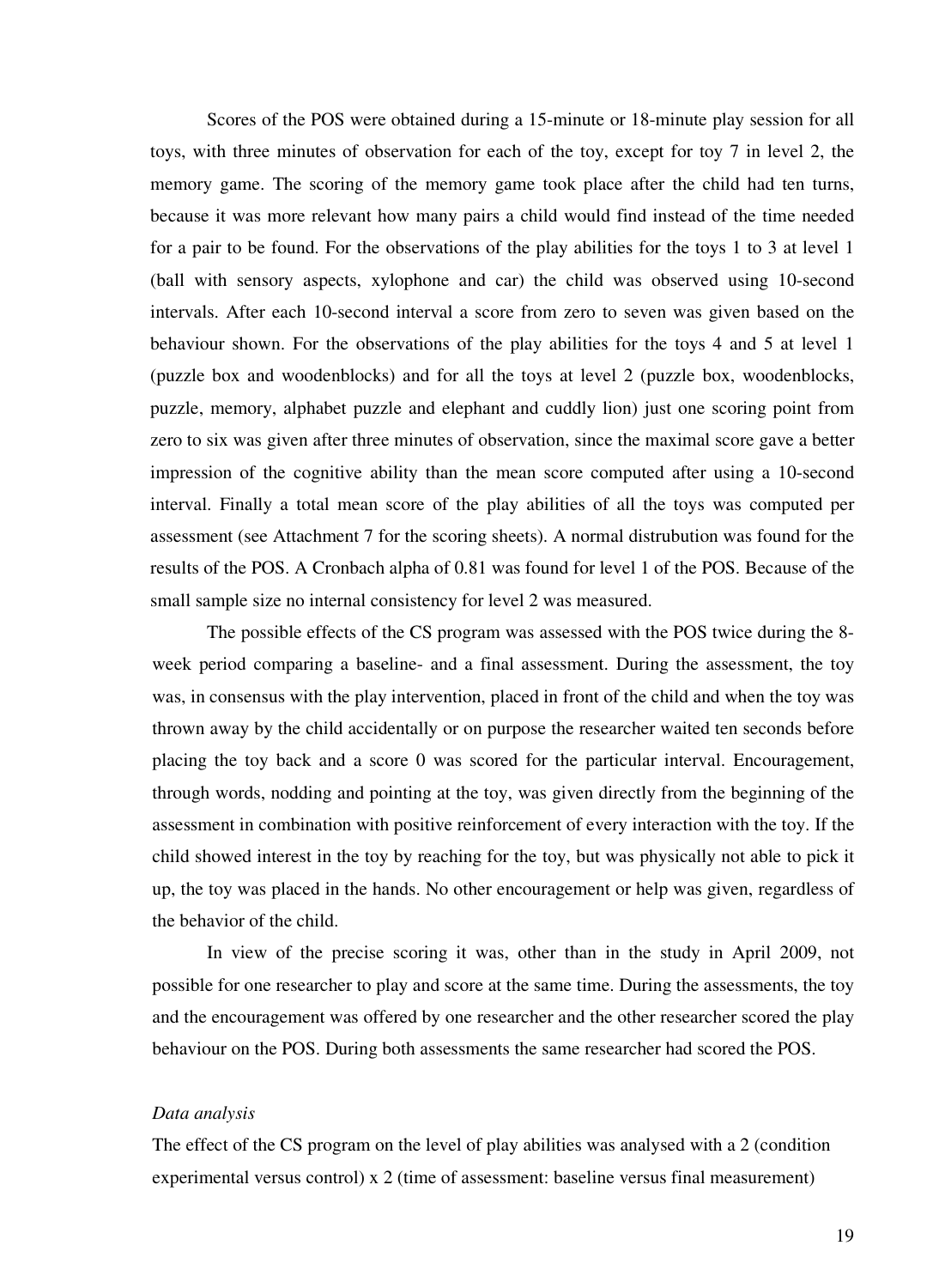Analysisof Variance with time of assessment as a repeated measures factor. This analysis produces main effects for condition and time of assesssment, and an interaction effect for the interaction between these two variables. The interaction effect indicates whether one group changes more than the other across time. For all analyses a  $p < .05$  was considered significant.

#### **Results**

#### Conductive Education program

The FMAS and LOI were completed for all 39 children and young adults of the CE research group. The PEDI was completed for 17 of the 39 children and young adults. *Table 3* displays the mean scores and standard deviations at the FMAS, LOI and PEDI of the CE research group at the assessments of April 2008, April 2009 and November 2009.

According to the FMAS a significant improvement in functional motor abilities was show in the period from April 2008 to November 2009 ( $F(2,72) = 4.93$ ;  $p = 0.01$ ). Post hoc tests showed a significant improvement between April 2008 and April 2009 ( $p = 0.008$ ), but not between April 2008 and November 2009. A significant improvement was also shown in dressing as measured with the LOI (F  $(2,74) = 13.25$ ;  $p = 0.001$ ). Again post hoc tests indicated significant improvement between April 2008 and April 2009 ( $p = 0.001$ ) aswell between April 2008 and November 2009 ( $p = 0.001$ ), but not between April 2009 and November 2009. These results were still found with the Wilcoxon nonparametric tests  $(Z = -1)$ 3.53;  $p = 0.001$  and  $Z = -3.54$ ;  $p = 0.001$ ). Neither for feeding as measured with the LOI nor for any of the domains of the PEDI significants changes were found between April 2008 and November 2009.

 The level of gross motor functioning as measured with the GMFCS level in April 2008 appeared not to be a moderator of the effect of the CE program on the functional motor abilities and functional skills according to the PEDI, FMAS and LOI. This means that the effect of the CE program on the motor function abilities are the same for the severely disabled group and the less severely disabled group of children and young adults according to the GMFCS.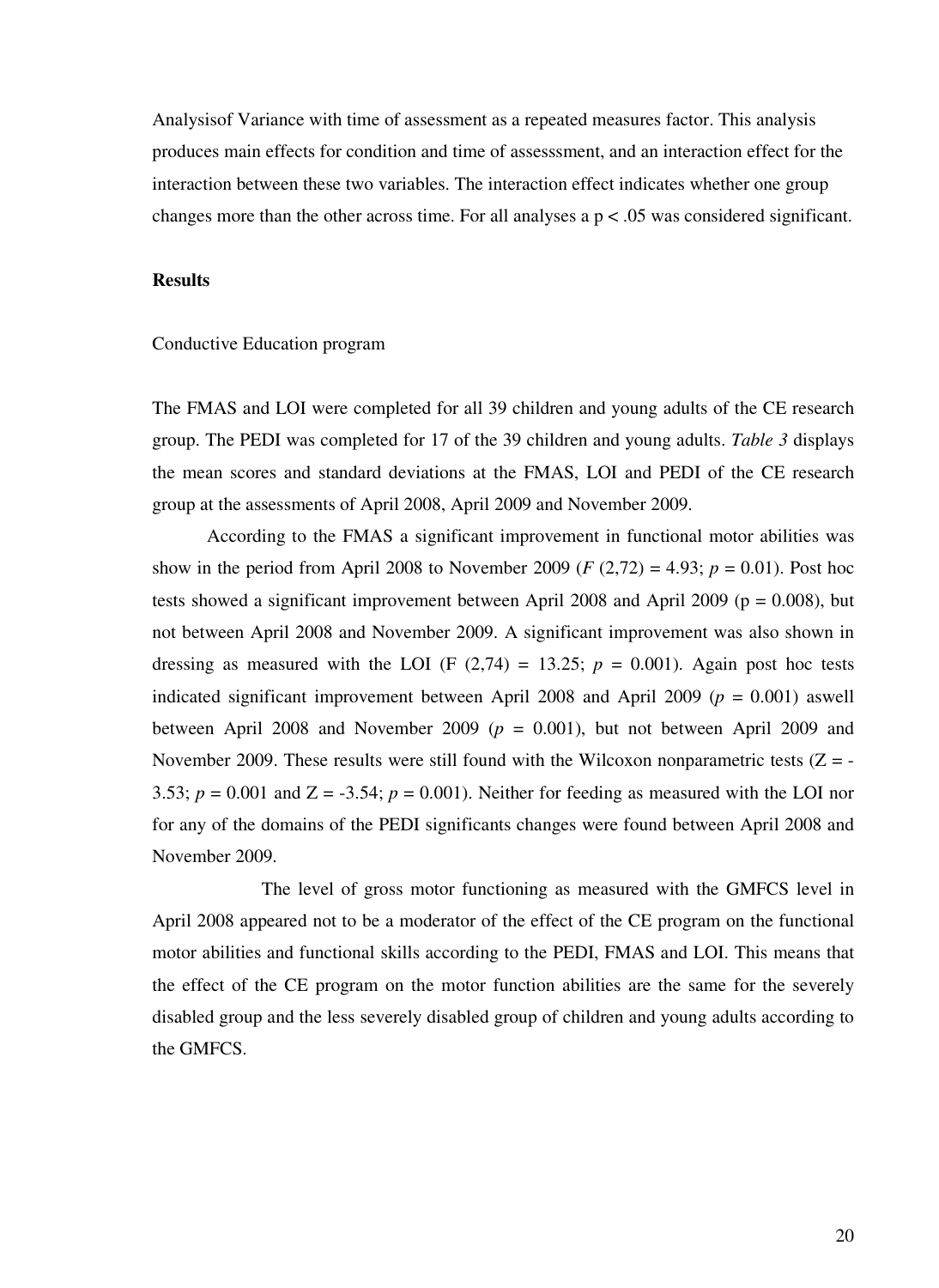|                 |                  |           |                  | April 2008 |                  | April 2009 |                  | November 2009 |
|-----------------|------------------|-----------|------------------|------------|------------------|------------|------------------|---------------|
|                 | $\boldsymbol{N}$ | Range     | $\boldsymbol{M}$ | <b>SD</b>  | $\boldsymbol{M}$ | <b>SD</b>  | $\boldsymbol{M}$ | SD            |
| <b>FMAS</b>     | 38               | $0 - 5$   | 1.85             | 1.16       | 2.05             | 1.22       | 2.02             | 1.20          |
| LOI feeding     | 39               | $0 - 1$   | 0.37             | 0.38       | 0.41             | 0.38       | 0.39             | 0.39          |
| LOI dressing 39 |                  | $0 - 1$   | 0.21             | 0.23       | 0.25             | 0.23       | 0.24             | 0.23          |
| PEDI FS SC      | 17               | $1 - 100$ | 39.47            | 16.39      | 39.85            | 19.41      | 40.84            | 14.53         |
| PEDI FS M       | 17               | $1 - 100$ | 44.93            | 17.09      | 44.15            | 16.46      | 42.60            | 14.32         |
| PEDI FS SF      | 17               | $1 - 100$ | 39.04            | 16.56      | 39.55            | 24.35      | 36.16            | 21.55         |
| PEDICA SC 17    |                  | $1 - 100$ | 36.56            | 29.49      | 41.52            | 33.54      | 39.59            | 22.76         |
| PEDI CA M       | 17               | $1 - 100$ | 44.97            | 20.04      | 42.76            | 27.45      | 44.92            | 26.26         |
| PEDI CA SF      | 17               | $1 - 100$ | 32.34            | 26.83      | 37.53            | 37.12      | 28.83            | 24.41         |

Table 3: *Comparison of scores at the PEDI, FMAS and LOI of April 2008, April 2009 and November 2009* 

*Note.* FMAS = Functional Motor Assessment Scale, LOI = Levels of intervention Observation Instrument, PEDI = Pediatric Evaluation Disability Inventory, FS = Functional Skills scale, CA = Caregiver Assistance scale, SC = Self-Care domain,  $M =$  Mobility domain,  $SF =$  Social Functioning domain.

### Cognitive Stimulation Program

Figure 1 shows the development in play abilities in the 8-week period for the two groups. A significant improvement in play abilities was found between the baseline and final assessment (*F*  $(1,19) = 10.37$ ;  $p = 0.005$ ) as well as a significant interaction effect between time and condition (*F*  $(1,19) = 4.61$ ;  $p = 0.045$ ). This means that the group of children and young adults who received the play intervention improved more in their play abilities than the group with no play intervention. No main groupeffect was found.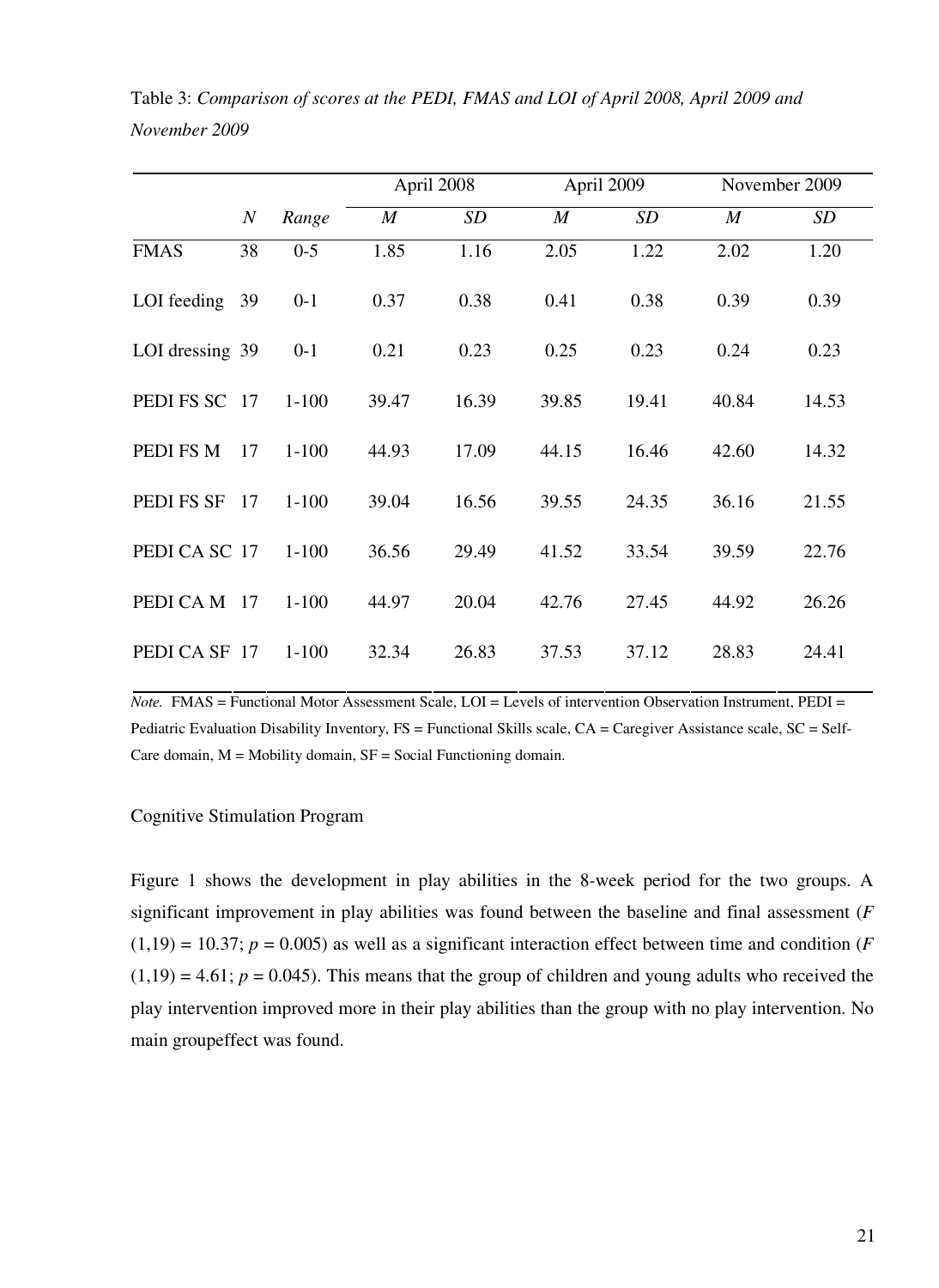Figure 1: *Development at the POS at baseline and at the final assessment of the CS research group receiving and not receiving the play intervention* 



#### **Discussion**

This research has been performed to evaluate the effectiveness of two developmental programs given in the Sizanani Children's Home for disabled children in Bronkhorstspruit, South Africa. This concerns the Conductive Education (CE) program and the Cognitive Stimulation (CS) program.

#### *Conductive Education program*

The CE program focuses on motor functioning development to create more independency in daily life activities. This follow-up study measured the development of those skills in children and young adults at Sizanani Children's Home in the period from April 2008 to November 2009. It was expected that the functional motor abilities and the functional skills of the CE research group had been improved during the period from April 2008 to November 2009. The expectation was also that this improvement was related to the baseline level of gross motor function as measured in April 2008. In particular, the children and young adults with a higher baseline level of gross motor functioning were expected to show more improvement in their functional skill development then children and young adults with a lower baseline level of gross motor functioning (Rosenbaum et al., 2002).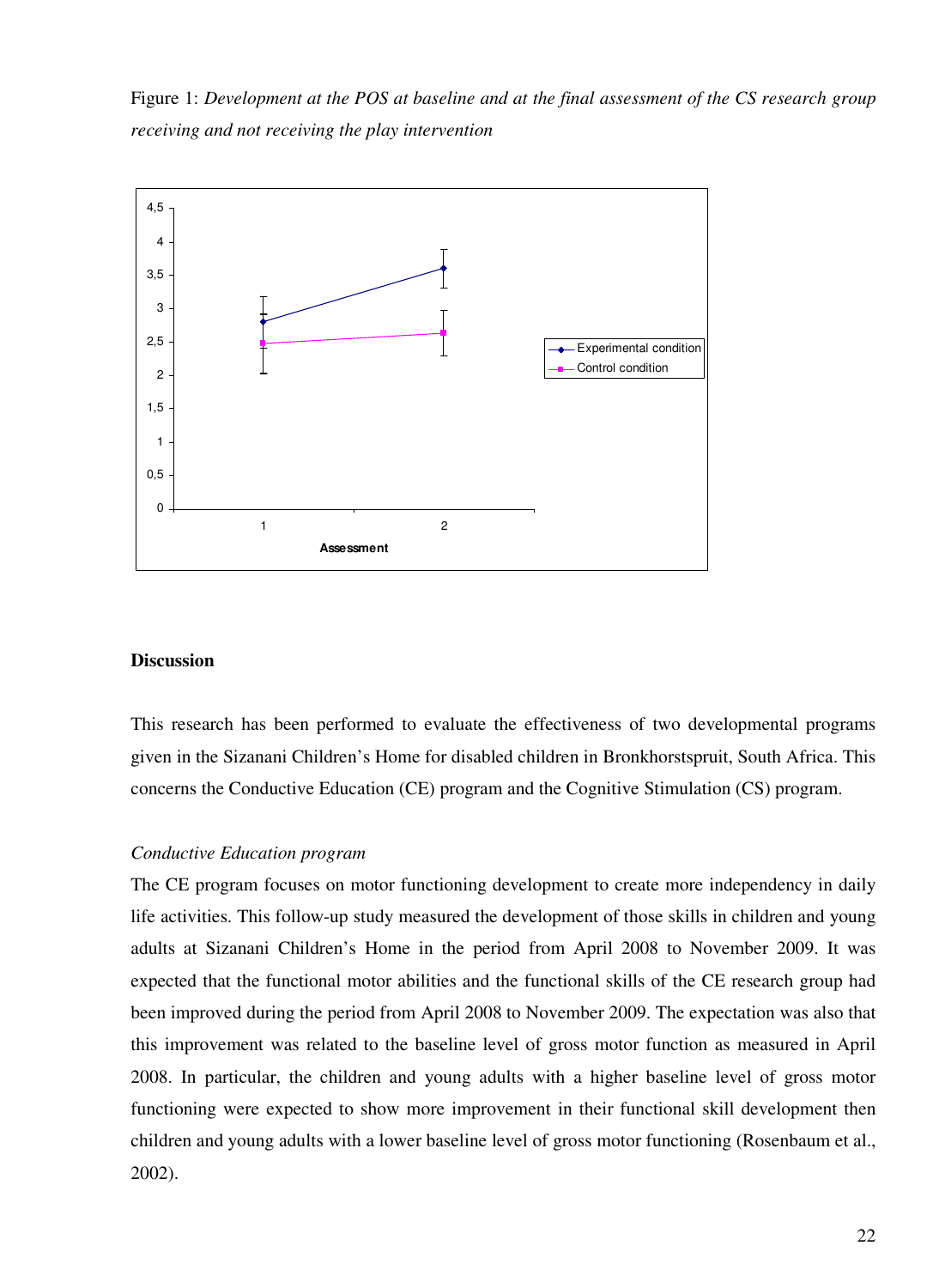Between April 2008 and April 2009 a significant improvement in functional skills according to the FMAS and the dressing subscale of the LOI was found by Vos and Van Westrhenen (2009). On those instruments a significant improvement was also found between April 2008 and November 2009. However, no further improvement was shown between April 2009 and November 2009 with the two instruments. Effects during the entire period were not shown for the feeding subscale of the LOI and the PEDI. In addition, the level of gross motor functioning as measured with the GMFCS was not a moderator for the effect of the CE program as measured by the FMAS, LOI and PEDI. This latter finding is in contrast with the results of Rosenbaum et al. (2002) who found that children with higher motor development potential are more likely to reach their limit of motor functioning at a later stage than children with a lower motor development potential. A possible explanation may be found in the relatively rough classification of the children and young adults children into two groups, which was necessary in the current study because of the small sample size. It is possible that the study of Rosenbaum et al. (2002) could detect smaller effects between each of the different GMFCS levels.

The results of the current research show no additional positive effects of the CE program on the development of the functional skills of the children and young adults in Sizanani Children's Home. This lack of further improvement and thus somewhat disappointing results in functional motor abilities and functional skills during the CE program can be explained by different aspects. First, the admittance criteria at the Sizanani Children's Home are broader than in the original CE program, since also children and young adults who are profoundly disabled, have visual and auditory impairments, autism or problems in their communication also are admitted. These children might be less suitable for the CE program and this might have a negative influence on the effectiveness of the program. A recommendation for future research is to analyse the possible moderator effects of these extra impairments. Second, the CE program at the Sizanani Children's Home is given by childcare workers who were trained by conductors. This may have resulted in less educated coaches for the children and young adults,which might negatively effect the aim of the CE program. Third, both the morning program and the afternoon program of the CE are not very structured, because of the lack of a structured manual. In practice this means that the childcare workers give their own interpretation to the program. Furthermore this means there is no intensive stimulation of the CE goals of the children and young adults during the *whole* day. The lower intensity of the program may negatively effect the development of the functional skills and gross motor functioning of the children and young adults. The adjusted manual for the CE program in Sizanani Children's Home, wich will be implemented in January 2010, will partly solve this issue.

A strength of this CE study is the use of reliable and valid instruments. The reliability and validity of the FMAS, the LOI and the PEDI were proven to be good for children and young adults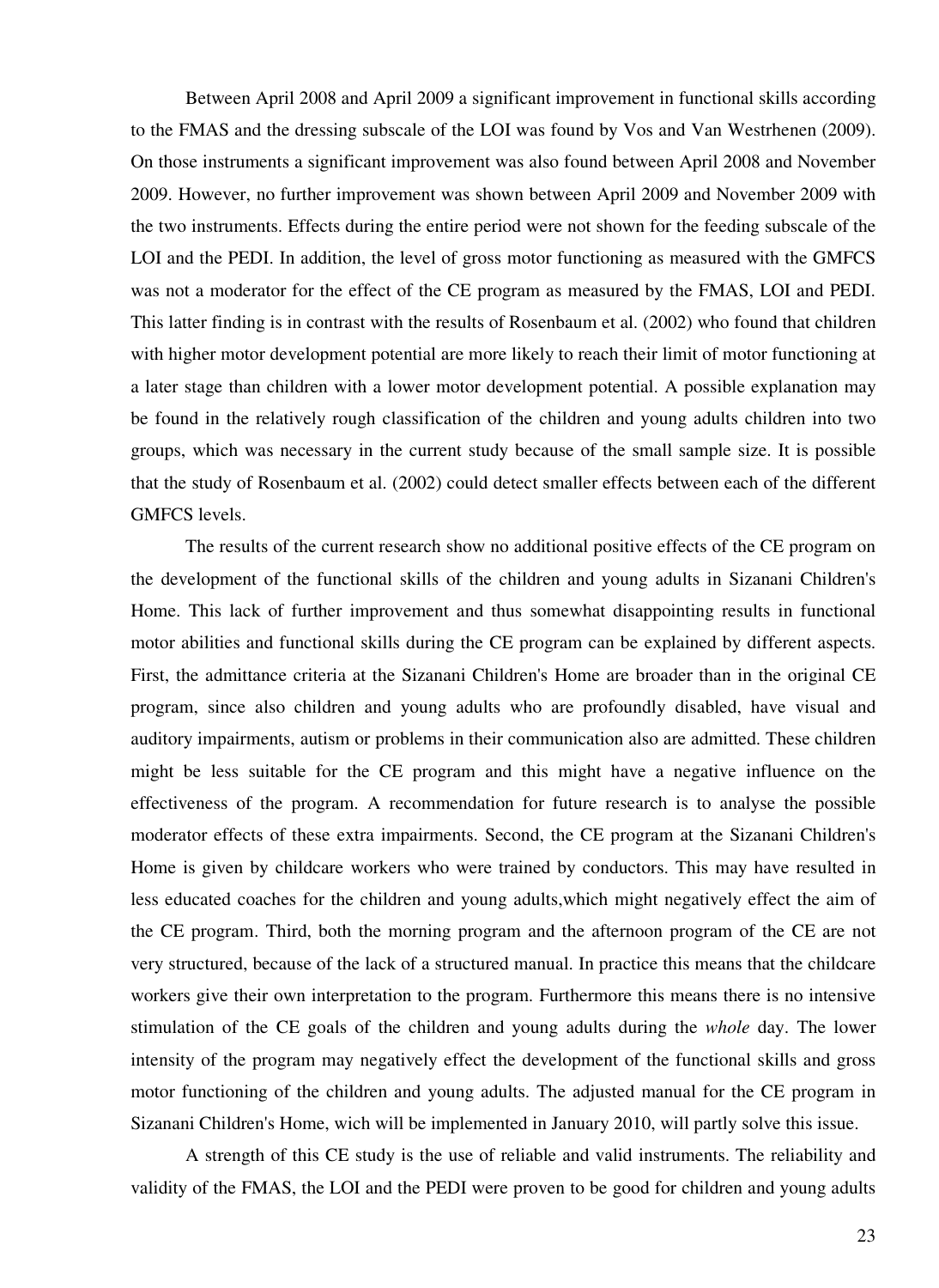with disabling conditions or cerebral palsy (Haley et al. 1992, Vermeer et al., 1995; Vermeer et al., 2006). Another strength is that since the evaluation of the CE program, three different measurements in 2008 and 2009 were taken by different researchers. This way, the researchers were not prejudiced, which prevented observer bias. The PEDI is completed by the same childcare workers as in April 2008. This contributes to the reliability of this instrument, because these childcare workers knows the children and young adults very well.

This study has, however, also several methodological shortcomings. First, the sample size was relatively small. The program included 39 children and since not all the measurements of the CE program were performed for all the children of the research group, the sample size for the PEDI was even smaller (N=17). Small to moderate time effects or small to moderate group differences may not be found when sample sizes are this small. Second, this study included no control group. For future research it is recommended to include a control group in which children and young adults do not participate in the CE program. In the near future this may be accomplished by the outreaching program of Sizanani Children's Home. Third, it is possible that the development of motor functioning of the children and young adults in Sizanani Children's is too small to detect. Palisano et al. (2000) found that children with CP older than seven years of age do not often make substantial changes in the gross motor abilities. Finally, instructions were given and interviews were taken in English, which might occasionally have led to miscommunication between the researchers and childcare workers, because the main language spoken by the childcare workers is Zulu. To avoid this miscommunication as much as possible, the researchers asked the questions in different forms.

In conclusion, the CE program at Sizanani Children's Home has shown some effects on functional motor abilities and functional skills between April 2008 and April 2009, but not between April 2009 and November 2009. For future research it is recommended that the CE program at Sizanani Children's Home is given in a more structured and intensive way. The adjusted manual of the CE program, which is implemented in January 2010, may take an important role in this. Futhermore, efforts should be taken to increase the number of participants in the CE program because otherwise the power will be to low to detect small to moderate effects of the program

#### *Cognitive Stimulation program*

Since most children with CP are also profoundly mentally disabled, another program was designed and tested in the Sizanani Children's Home which focused on stimulating the mental development of the children and young adults. This CS program was an 8-week program consisting of an experimental group, in which the participants received cognitive stimulation two times a week by play intervention in a supportive social context, and a control group, in which the participants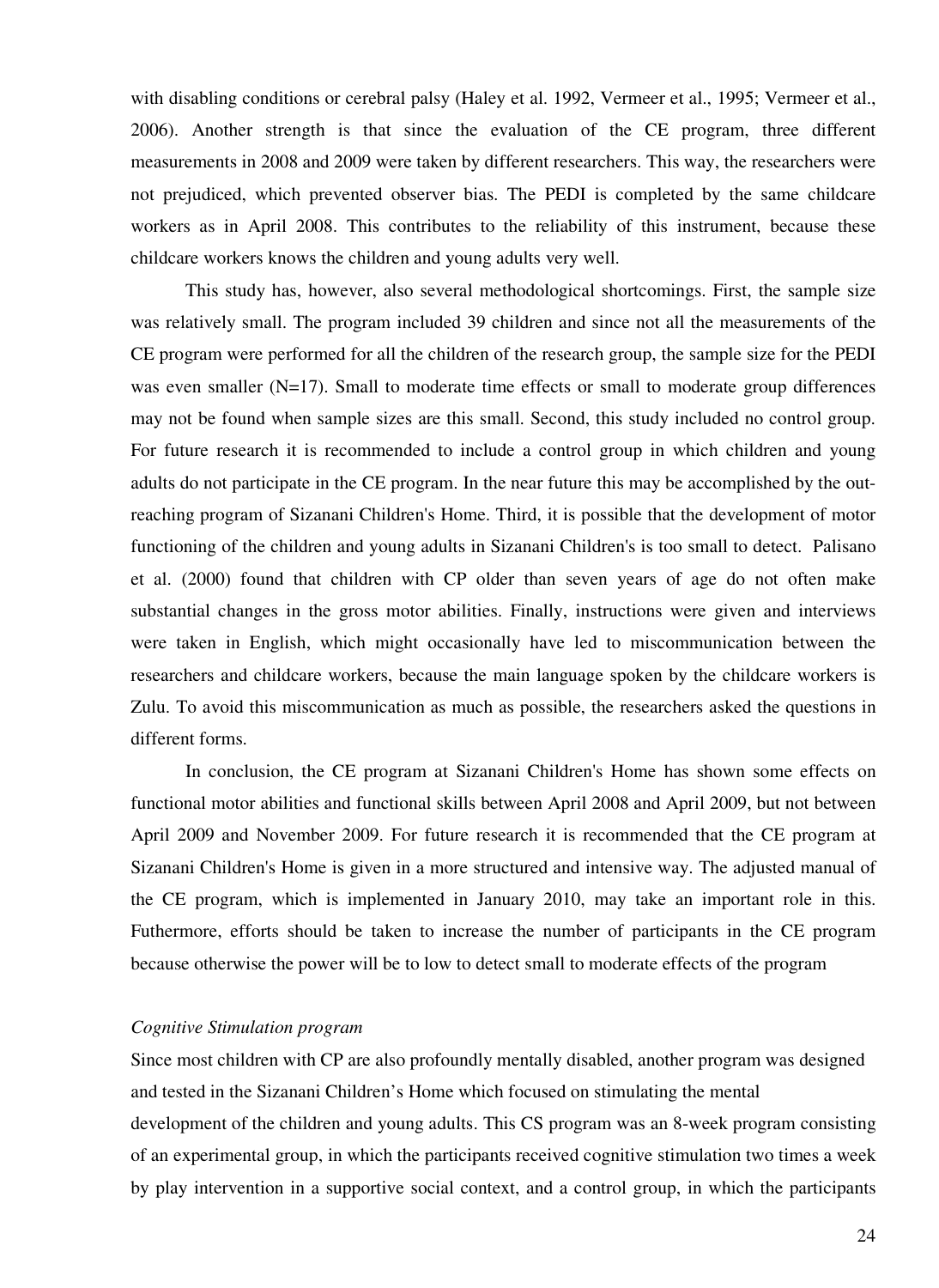received no play intervention. The possible cognitive improvement during this program has been assessed with the adapted Play Observation Scale (POS; Vos & Van Westrhenen, 2009) through the observation of play performance. This instrument is based upon Piaget's (1962) classification of successive stages of play and was, in the current study, adjusted to make it more sensitive.

 In the preceding study of Vos and Van Westrhenen (2009), a non-significant improvement in play abilities as measured with the POS was found following three months of the CS program. The lack of a significant improvement might have been caused by a couple of reasons. First, the lack of a couple structured manner of teaching to optimize learning opportunities. Second, the small number of participants. Third, the relatively small and therefore not easily detectable effects. Finally, a measuring instrument that might not have been sensitive enough to detect these effects. Therefore, in the current study, a number of adjustments have been made to optimize the program, the instrument and the methodology to enlarge the chance of finding positive effects.

First, the quality of the CS program itself was improved in the current study by the introduction of the Guideline Level of Encouragement for CS program, based on the "zone of proximal development" of Vygotski (1987; in Fu & Stremmel, 1993), which has been developed to provide concrete steps in interaction of the researcher with the child or young adult to increase their opportunity to learn from the program. Second, to detect smaller changes in the children's play abilities, the original POS had been adjusted in such a way that the instrument was more sensitive and more accurate. For this aim, additional steps have been inserted in the observation instrument. The 5-point scale in level 1 was in the current research enlarged to an 8-point scale and the 5-point scale in level 2 was enlarged to a 7-point scale. Third, both the experimental and the control group have been extended in their number of participants to enlarge the power and improve the likelihood of detecting relatively small effects of the CS program.

In concordance with the expectations, a significant improvement was shown in play abilities of the experimantal group during the 8-week period, whereas no significant improvement was found in the play abilities of the control group. Since previous studies supported the relation between play performance and cognitive development (Majnemer, Messier & Ferland, 2008; Hsieh-Chun, 2008), the initial conclusion can be drawn that improvement in play abilities affect the cognitive developmental level in a positive way.

However, there are still several methodological issues, as the fact that the POS was based on the theory of Piaget (1962), which originally focused on the development of children without disabilities. It was suggested in literature that the children without disabilities succeed through the successive stages of Piaget, whereas children with cognitive disabilities could have some limitations in their play behaviour (Pierce-Jordan & Lifter, 2005; Rutherford & Rogers, 2003). The Guideline Level of Encouragement for CS program was developed partly to physically assist the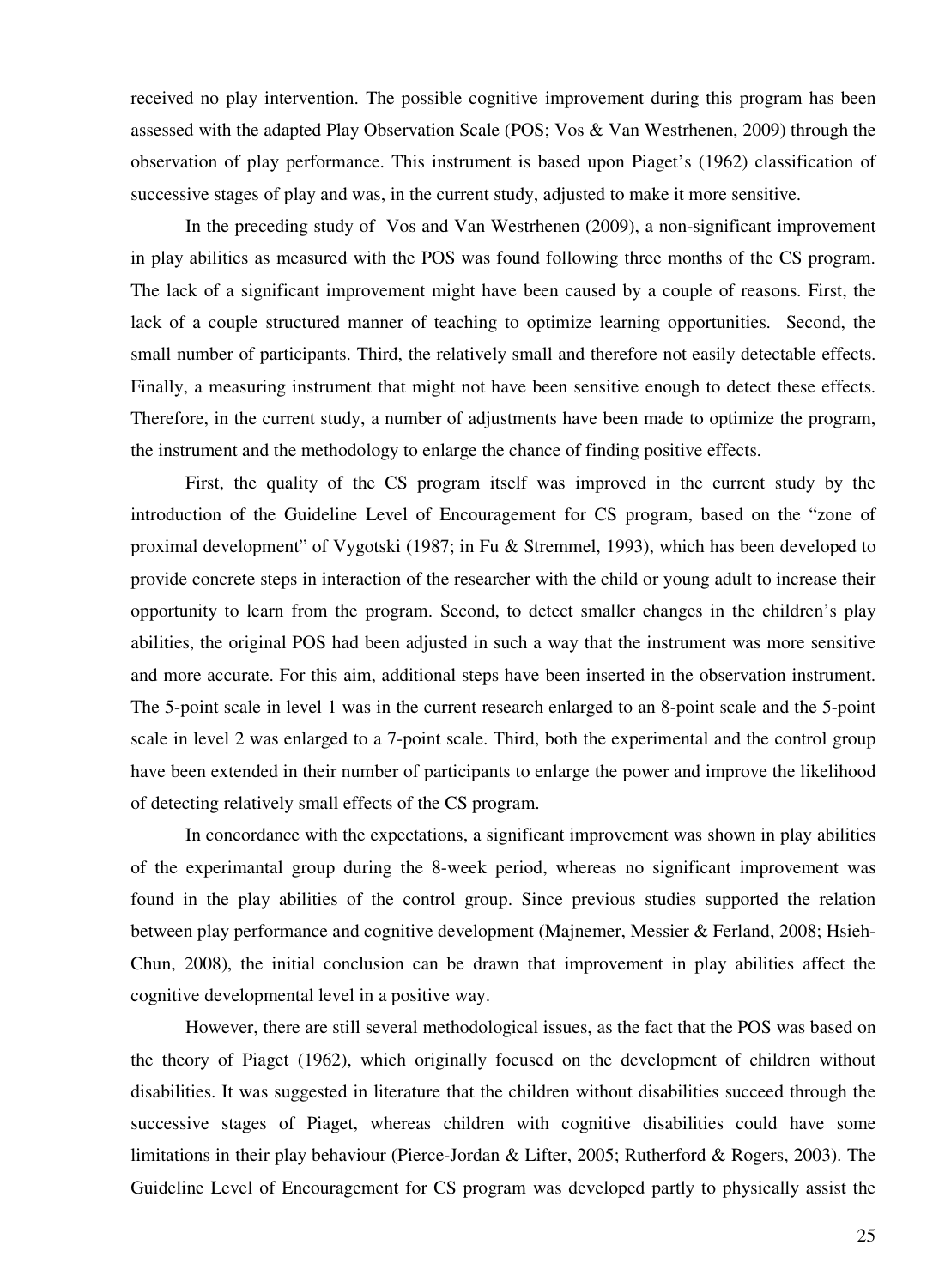children and young adults when necessary, but still physical limitations may have affected the development through the stages of Piaget. Third, in this research it was observed that the four children and young adults in level 2 were less motivated to show toy appropriate behaviour in the final stage of Piaget (1962), the stage of 'Dramatic play', whereas they seemed capable of doing so. It is possible that these children not yet mastered their dramatic play stage, but it might also be that these children were inhibited to show this behaviour because they reached their mental age of adolescence and felt ashamed of engaging in pretend play. In normal children this will not be a problem, because they will go through these stages of development by Piaget (1962) at a younger age. Further research on the mental age of the children and young adults in Sizanani Children's Home is therefore needed.

 Other issues concern possible explanations of the improvement in play abilities other than a real growth in the cognitive abilities of the children and young adults. First, the improvement at the POS might be explained by the fact that the children and young adults were also trained in playing with these particular toys. To minimalize this issue, different toys were used during the play sessions and the assessments. To control for this external factor, a recommendation for future research is to add another method to measure the cognitive improvement, next to measuring only the play abilities. Second, attachment to the researchers can be an external factor that accounts for a portion of the variation in the play abilities. The children and young adults in the experimental group might have been more attached to the researchers after the eight week period of CS program, as a result of which they might have felt more secure during the final assessment and performed better compared to the baseline. Children are more likely to explore their world when they feel secure (Bowlby, 1982). A recommendation for future research is to include a second control condition in which the children and young adults do have social interaction two times a week, but do not receive the play intervention. In view of the continuation of the program it is also important in future research to test the inter-observer reliability of the POS. A recommendation for this is to record the children and young adults during the assessment of the POS.

 Despite these shortcomings, the results of the present study showed that the adapted CS program is an effective way to stimulate the cognitive development of the children and young adults of the Sizanani Children's Home. Because of these positive results, it would be desirable to continue this program in future. To accomplish this, the childcare workers should be educated about the program, both individually and group wise. A manual has been constructed of the procedure and requisites for the play sessions, as well as of the use of the POS during the observations.

For further research on the effect of the implementation of the CS program, it is recommended to also study effects on the well being of the children and young adults (Livingston, Rosenbaum, Russel & Palisano, 2007), since this is possible the value of the play intervention.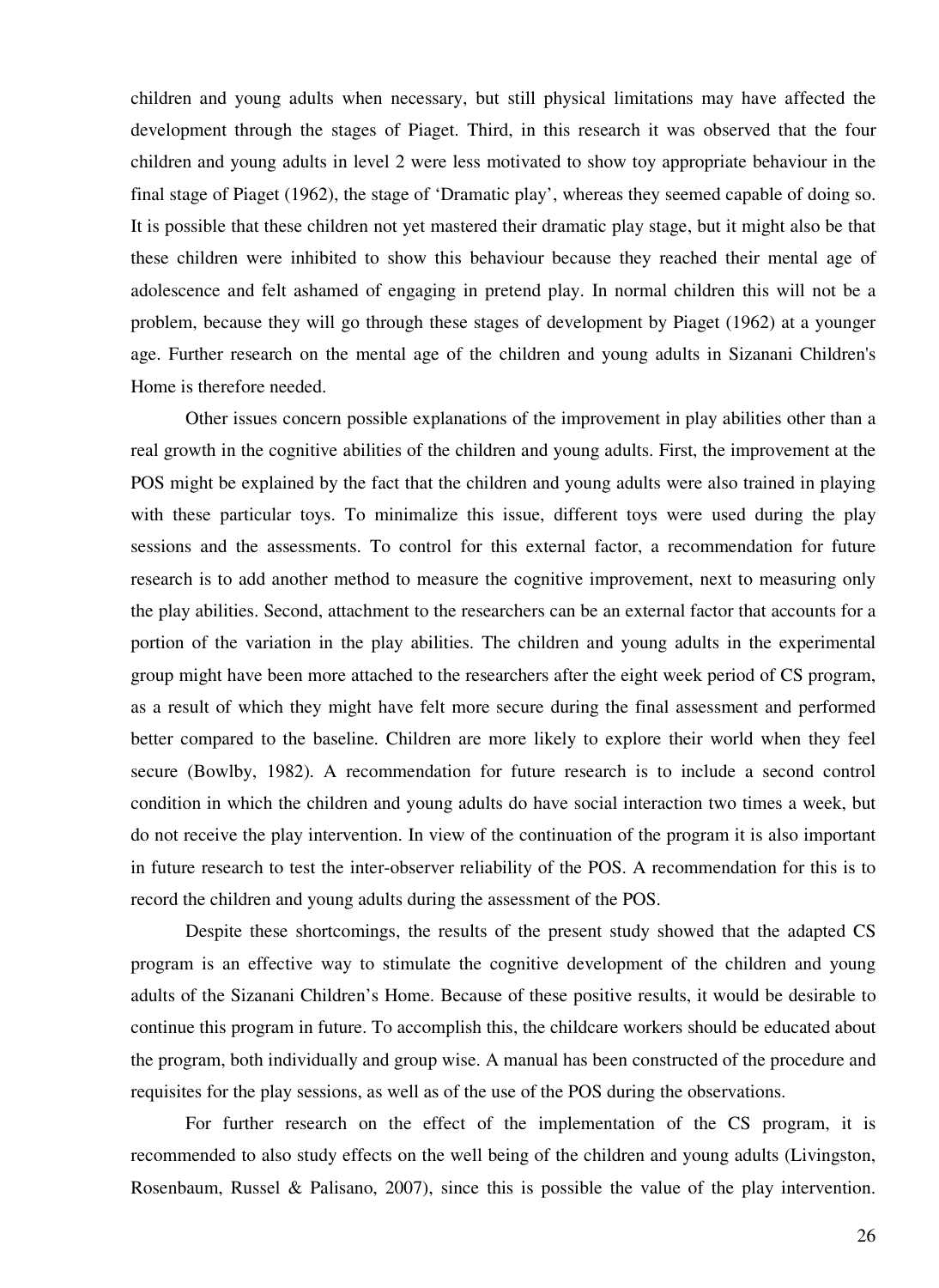"Play can promote the emergence of pleasure in action and the development of the capacity to act in children, leading them to autonomy and a feeling of well being" (Ferland 1997; in Messier et. al., 2007).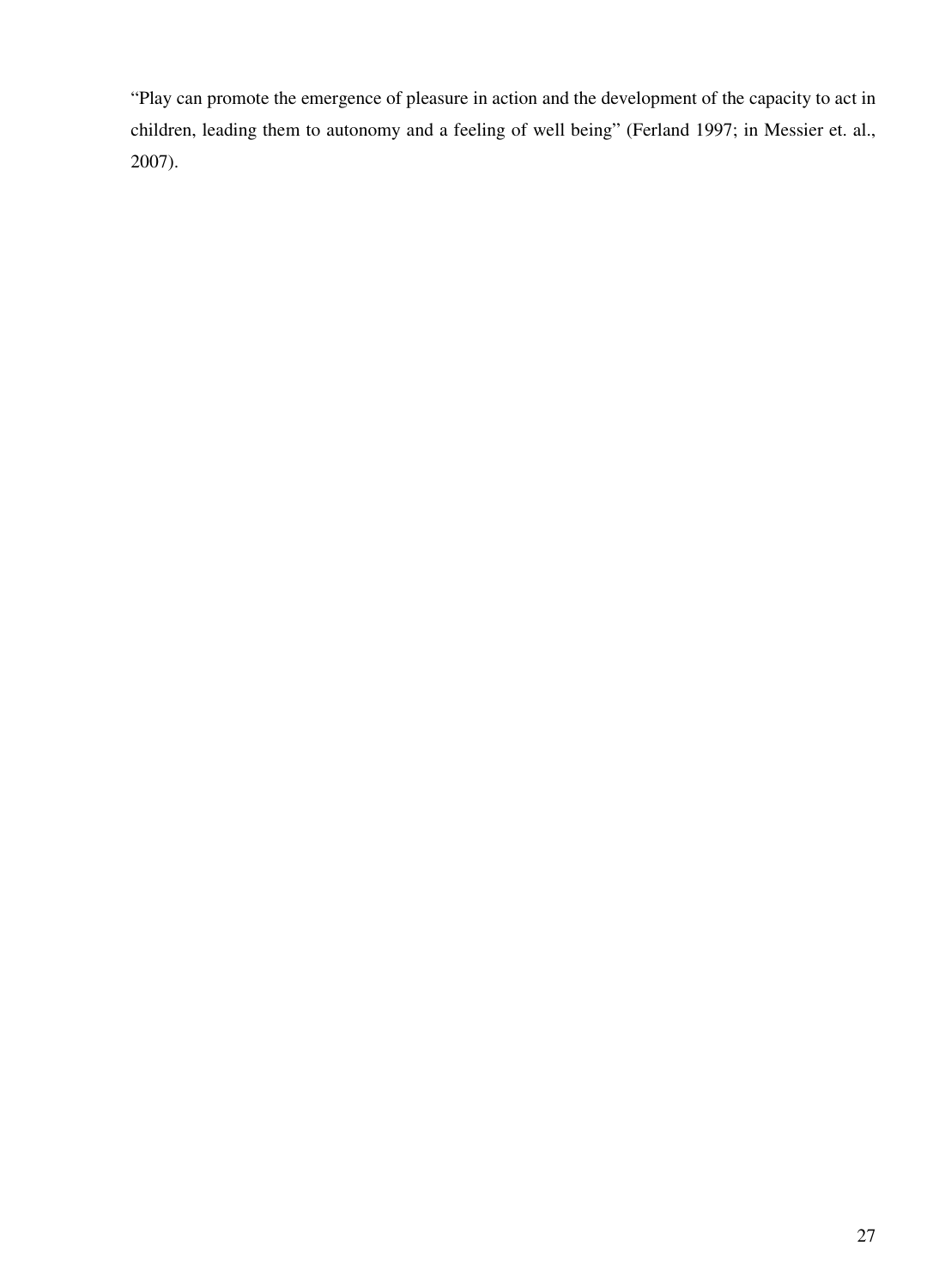#### **References**

Bochner, S., Center, Y., Chapparo, C., & Donelly, M. (1999). How effective are programs based on conductive education? A report of two studies. *Journal of Intellectual & Developmental Disability, 24*, 227-242.

Bowlby, J. (1982). *Attachment and Loss*, vol. 1: Attachment, 2nd ed. New York: Basic Books.

- Blank, R., Von Kries, R., Hesse, S., & Von Voss, H. (2008). Conductive education for children with cerebral palsy: effects on hand motor functions relevant to activities of daily living. *Archives of Physical Medicine and Rehabilitation, 89,* 251-259.
- Brodin, J. (1999). Play in children with severe multiple disabilities: play with toys- a review. *International Journal of Disability, Development and Education, 46*, 25-34.
- Christianson, A. L., Zwane, M. E., Manga, P., Rosen, E., Venter, A., Downs, D., & Kromberg, J.G.R. (2002). Children with intellectual disability in rural South Africa: prevalence and associated disability. *Journal of Intellectual Disability Research*, *46*, 179-186.
- Coles, C., & Zsargo, L. (1998). Conductive education: towards an 'educational model'. *British Journal of Special Education*, *25*, 70-74.
- Cottam, P. J., & Sutton, A. (1986). *Conductive education: a system for overcoming motor disorder.* London: Croom Helm.
- Fu, V. R. & Stremmel, A. J. (1993). Teaching in the zone of proximal development: implications for responsive teaching practice. *Child and youth care forum, 22*, 337-350.
- Gowen, J. W., Goldman, B. D., Johnson-Martin, N., & Hussey, B. (1989). Object play and exploration of handicapped and nonhandicapped infants. *Journal of applied developmental psychology, 10,* 53-72.
- Haley, S. M., Coster, W. J., Ludlow, L. H., Haltiwanger, J. T., & Andrellos, P. J. (1992). *Pediatric Evaltuation of Disability Inventory (PEDI). Development, standardization and administration manual.* Boston: Boston University.
- Van der Hoek, A., De Groot, L., & Vermeer, A. (1992). *De Petö-Methode: een geïntegreerde opvang van het hersenbeschadigde kind.* Amsterdam: VU Uitgeverij.
- Ketelaar, M., Vermeer, A., 't Hart, H., Van Petegem-Van Beek, E. & Helders, P. J. M. (2001). Effects of a functional therapy program on motor abilities of children with cerebral palsy. *Physical Therapy*, *81*, 1534-1545.
- Kroon, I., Sinnaeve, N., Appels, M., Magyarszeky, Z. & Wijnroks, L. (2006). Differential effects of deprivation on the functional development of children with a developmental disability in a rural area of South Africa. In A. Vermeer & H. Tempelman (eds). *Health care in rural South Africa: an innovative approach (279-292).* Amsterdam: VU University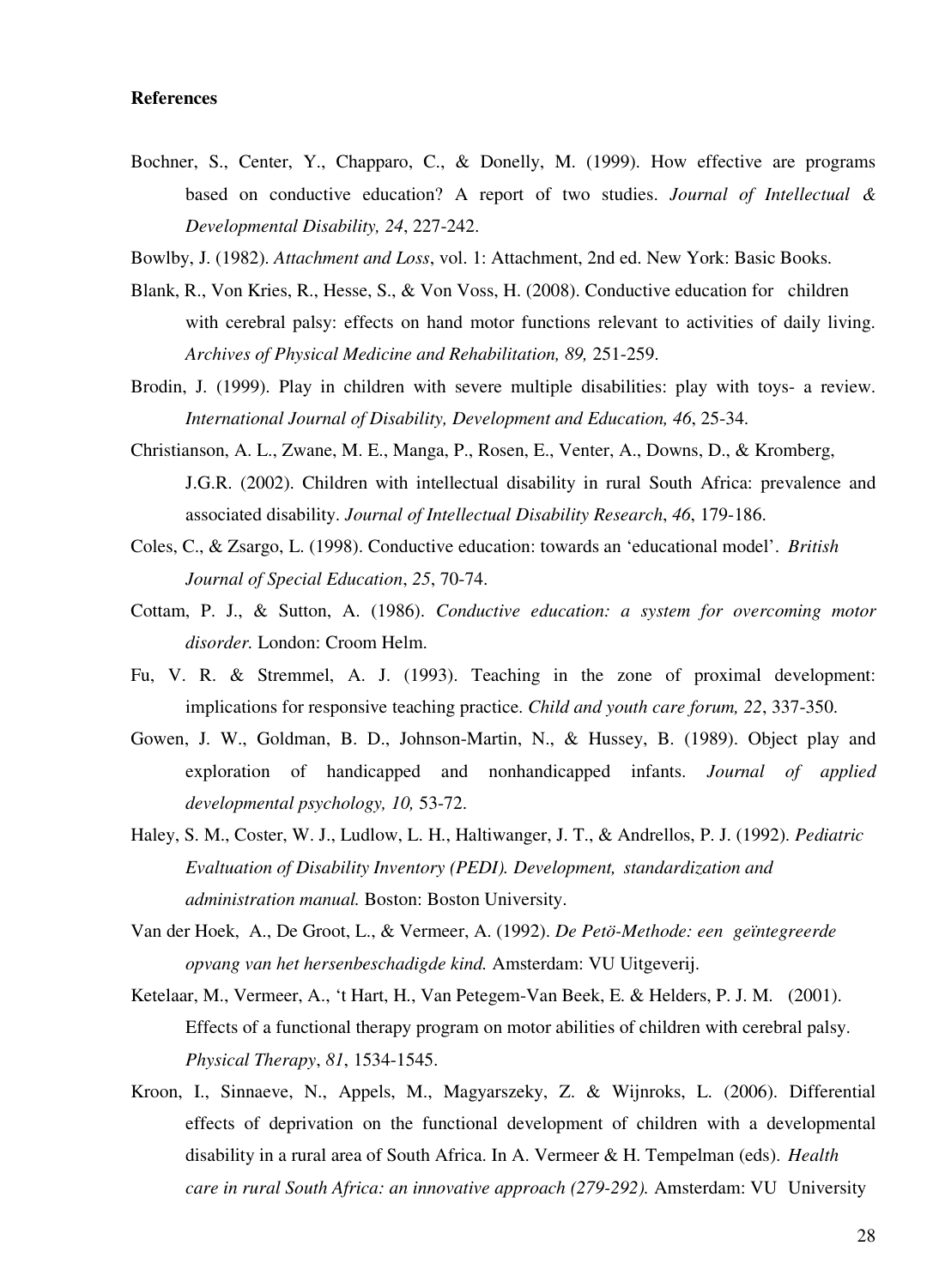press.

- Lange, A. M. C. M. J. G., & Post, P. L. J. (2008). *Children and Adolescents with motor disabilities in rural South Africa:An evaluation of the current status and development of the functional abilities and caregiver assistance in Sizanani Children's Home.* Utrecht University.
- Lewis, V., Boucher, J., Lupton, L., & Watson, S. (2000). Relationships between symbolic play, functional play, verbal and non-verbal ability in young children. *International Yournal of Language & Communication Disorders, 35*, 117 – 127.
- Livingston, M.H., Rosenbaum, P.L., Russell, D.J., & Palisano, R.J. (2007). Quality of life among adolescents with cerebral palsy: what does the literature tell us? *Developmental Medicine & Child Neurology, 49*, 225-231.
- Magyarszeky, Z., & Mbethe, N. (2006). Disability in South Africa: transformation efforts at a home for children with developmental disabilities. In Vermeer, A. & Tempelman, H. (eds). *Health care in rural South Africa: An innovative approach.* Amsterdam: VU University press, 279-292.
- Messier, J., Ferland, F., & Majnemer, A. (2008). Play behavior of school age children with intellectual disability: their capacities, interests and attitude. *Journal of Developmental and Physical Disabilities*, *20*, 193-207.
- Malone, D.M. (1999). Contextual factors informing play-based program planning. *International Journal of Disability, Development and Education, 46*, 307 – 324.
- Odding, E., Roebroeck, M. E., & Stam, H. J. (2006). The epidemiology of cerebral palsy: incidence, impairments and risk factors. *Disability and Rehabilitation*, *28*, 183-191.
- Palisano, R. J., Hanna, S. E., Rosenbaum, P. L., Russel, D. J., Walter, S. D., Wood, E. P., Raina, P. S., & Galuppi, B. E. (2000). Validation of a model of gross motor functioning for children with cerebral palsy. *Physical Therapy, 60*, 974 – 985.
- Piaget, J. (1962). *Play, dreams and imitation in childhood.* New York: Norton.
- Pierce-Jordan, S., & Lifter, K. (2005). Interaction of social and play behaviors in preschoolers with and without pervasive developmental disorder. *Topics in Early Childhood Special Education*, *1*, 34-47.
- Power, T. J., & Radcliffe, J. (1989). The relationship of play behavior to cognitive ability in developmentally disabled preschoolers. *Journal of Autism and Developmental Disorders*, *19*, 97-107.
- Reddihough, D. S., King, J., Coleman, G., & Catanese, T. (1998). Efficacy of programmes based on conductive education for young children with cerebral palsy.*Developmental medicine & child neurology*, *40*, 763-770.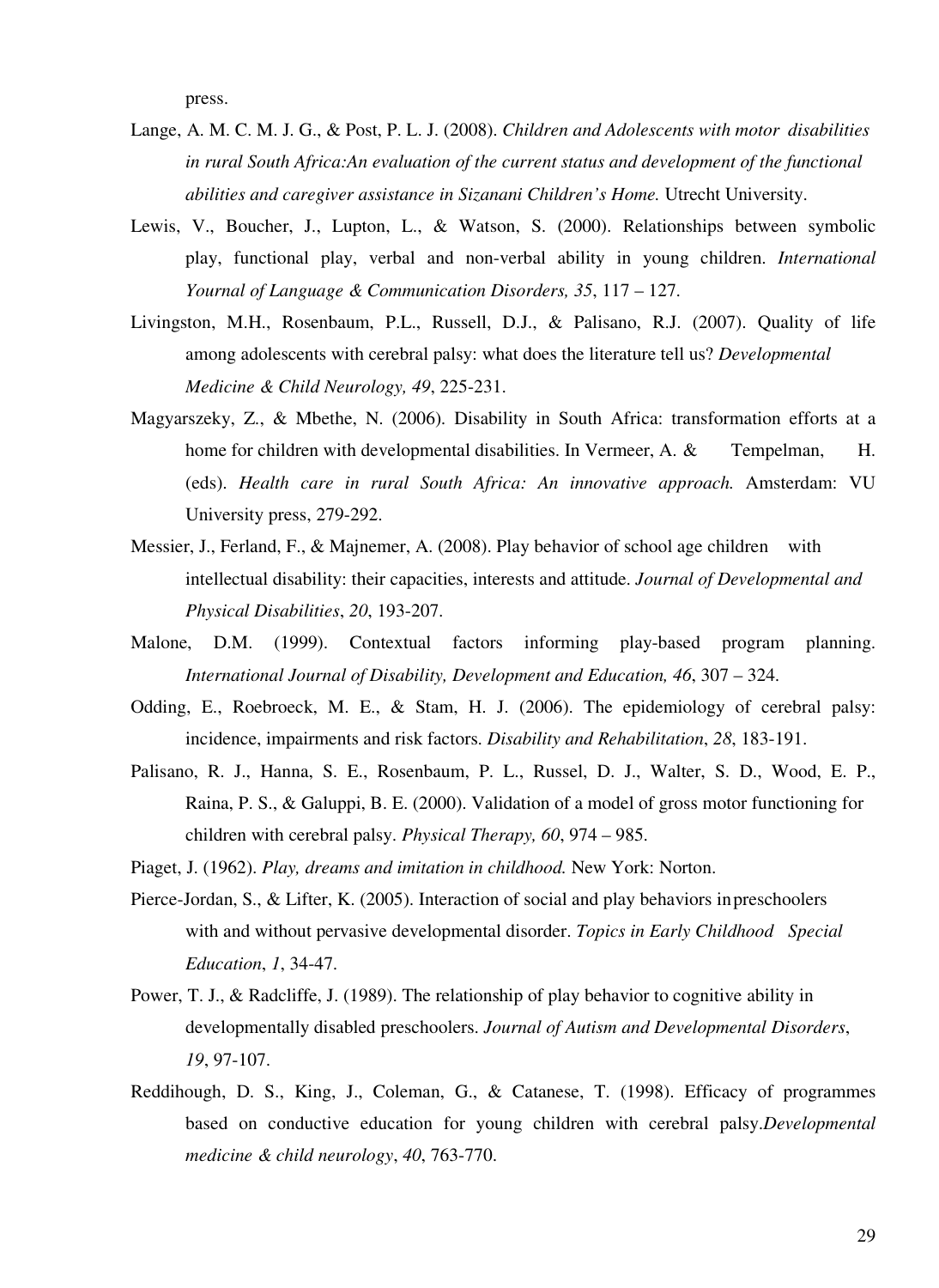- Reid, D. H., DiCarlo, C. F., Schepis, M. M., Hawkins, J., & Stricklin, S. B., (2003). Observational assessment of toy preferences among young children with disabilities in inclusive settings: efficiency analysis and comparison with staff opinion. *Behaviour Modification, 27*, 233 – 250.
- Rosenbaum, P. L. (2005). Cerebral palsy: what parents and doctors want to know. *British Medical Journal, 326*, 73-96.
- Rosenbaum, P. L., Walter, S. D., Hanna, S. E., Palisano, R. J., Russel, D. J., Raina, P., Wood, E.,
- Bartlett, D. J., & Galuppi, B. E. (2002). Prognosis for gross motor function in cerebral palsy: creation of motor development curves. *Jama, 288*, 1357 – 1363.
- Rutherford, D., & Rogers, S. J. (2003). Cognitive underpinnings of pretend play in autism. *Journal of Autism and Development Disorders, 33*, 289 – 302.
- Ungerer, J. A., Zelazo, P. R., Kearsly, R. B., & O'Leary, K. (1981). Developmental changes in the representation of objects in symbolic play from 18 to 34 months of age. *Child Development*, *52*, 186-195.
- Vermeer, A. (1989). Assessment of functional motor behaviour in the daily life of cerebral palsied children. *International Journal of Rehabilitation Research, 12,* 453-454.
- Vermeer, A., Kruithof, H., & van Zoggel, B. (1995). The 'Functional Motor Assessment Scale' for children with cerebral palsy. *Journal of Rehabilitation Sciences, 8,* 94-98.
- Vermeer, A., Wijnroks, L. & Mayarszeky, Z. (2006). Effects of conductive education in a home for children with developmental disabilities. In Vermeer, A. & Tempelman, H. (eds). *Health care in rural South Africa: An innovative approach (313-329).* Amsterdam: VU University Press.
- Visser, S. M. (2010). *Manual of the Conductive Education Program: In practice in Sizanani Children's Home in Bronkhorstspruit, South Africa*. Utrecht: Utrecht University.
- Vos, R. V., & Van Westrehnen, N. (2009a). *Cognitive Stimulation Program: Play Observation Scale.* Utrecht: Utrecht University.
- Vos, R. V., & Westrehnen, van, N. (2009b). *The evaluation of the Conductive Education program and the implementation of a Cognitive Stimulation program in a home for children with developmental disabilities in a rural area of South Africa.* Utrecht: Utrecht University.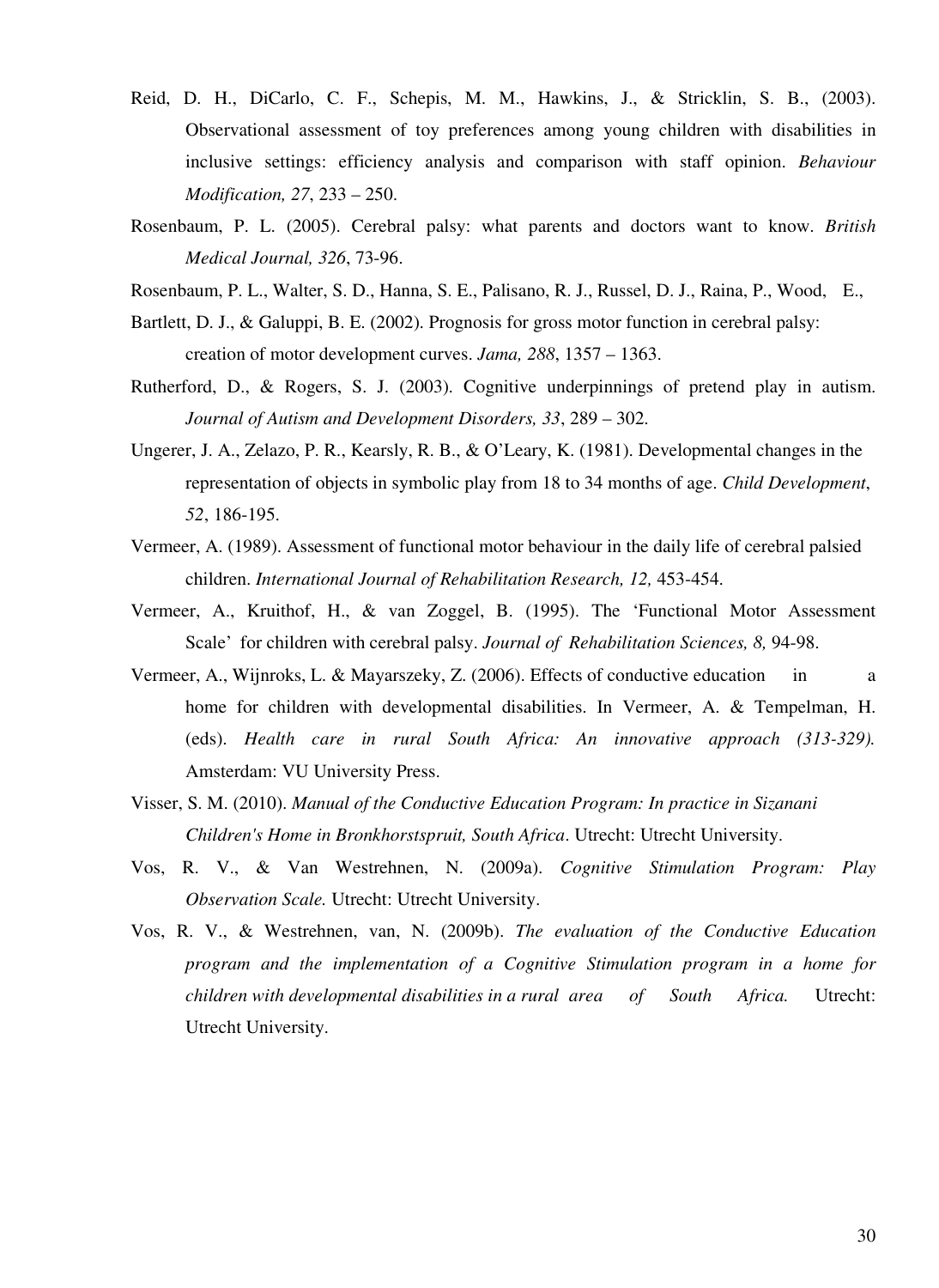#### **Attachment 1**

#### **Guideline Level of Encouragement for CS program**

This guideline is based on the "zone of proximal development" developed by Vygotsky (1987; in Fu & Stremmel, 1993) and prescribes the level of encouragement and support a child will receive from the researcher during the play intervention sessions in the Cognitive Stimulation program. This level will be dependent of the level of interaction the child shows with the toy during a specific period of time within this session. The guideline for encouragement is meant to adjust the play intervention to different levels of development of different children so each child could benefit from it. Where a child shows evidence of success, adult assistance should offer more scope for the child to assume greater independence; conversely, following on the child's frustration and error in accomplishing a task or achieving a desired goal, more assistance should be provided, and thus teacher responsibility should be increased (Wood, 1988; in Fu & Stremmel, 1993). The amount of time in seconds suggested in this guideline should be considered as an estimation of the time needed to give the child the opportunity to show initiative before interference of the teacher.

Levels of encouragement:

- 1. The toy is placed in front of the child and the child will receive positive reinforcement of every spontaneous interaction with the toy.
- 2. If the child shows no interaction with the toy, other than looking (like reaching for it or touching it), for more than 30 seconds, the child will be given encouragement through words, nodding or pointing at the toy and positive reinforcement of every interaction with the toy.
- 3. If the child shows looking at, reaching for or touching the toy but no grabbing the toy for at least 60 seconds, the researcher will physically assist the child to enable the playing, combined with positive reinforcement of every interaction with the toy.
- 4. If the child shows no interaction with the toy, other than looking, reaching for it or touching it, after at least 60 seconds of level 3 encouragement, the toy will be placed in the hands of the child, combined with positive reinforcement of every interaction with the toy.
- 5. If the child shows looking at, reaching for, touching and grabbing the toy but no toy specific functional action with the toy for at least 60 seconds, the researcher will model the appropriate toy specific behavior after which the toy again will be placed in the hands of the child, combined with positive reinforcement of every interaction with the toy.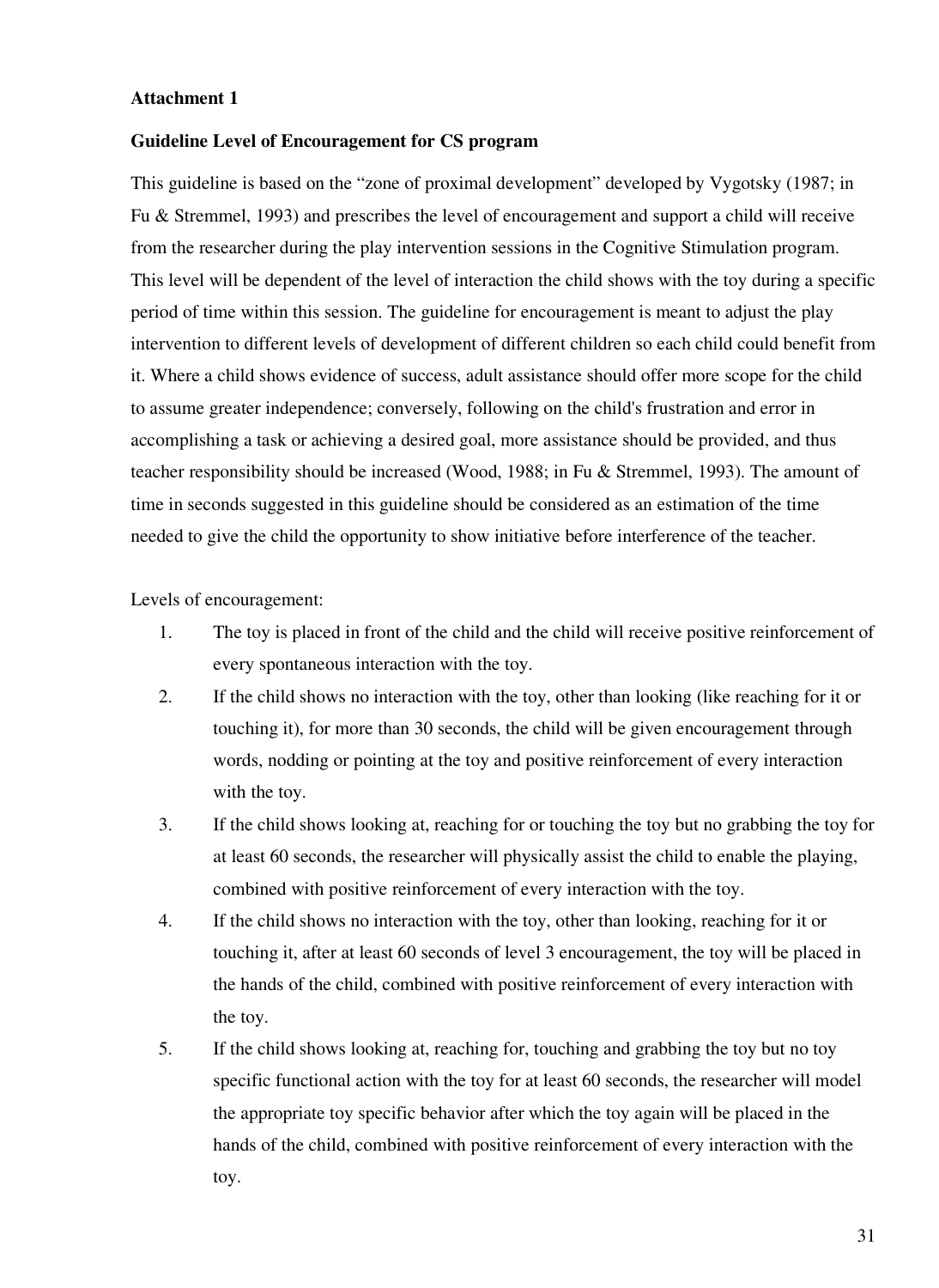6. If the child shows no toy specific functional action with the toy after at least 60 seconds of level 5 encouragement, the researcher will physically join the child in playing with the toy, combined with positive reinforcement of every interaction with the toy.

#### **Guideline level of encouragement: Schematic reproduction**

- Starting position: toy placed in front of child
- $\rightarrow$  1. No encouragement
- If child shows: *Looking* at the toy AND THEN No touching or reaching toy for 30 seconds  $\rightarrow$  2. Encouragement through words, nodding or pointing • Looking at, *touching* and *reaching* for the toy AND THEN No grabbing toy for 60 seconds  $\rightarrow$  3. Physically assist the child (and encouragement through words, nodding or pointing) • Looking at, *touching* and *reaching* for the toy AND THEN No grabbing toy after 60 seconds of level 3 encouragement  $\rightarrow$  4. Place toy in hands of child (and encouragement through words, nodding or pointing) • Looking at, touching, reaching and *grabbing* the toy AND THEN No functional action with toy for 60 seconds  $\rightarrow$  5. Model appropriate toy specific behavior (and encouragement through words, nodding or pointing) • Looking at, touching, reaching and *grabbing* the toy AND THEN No functional action with toy after 60 seconds of level 5 encouragement  $\rightarrow$  6. Physically join in play (and encouragement through words, nodding or pointing)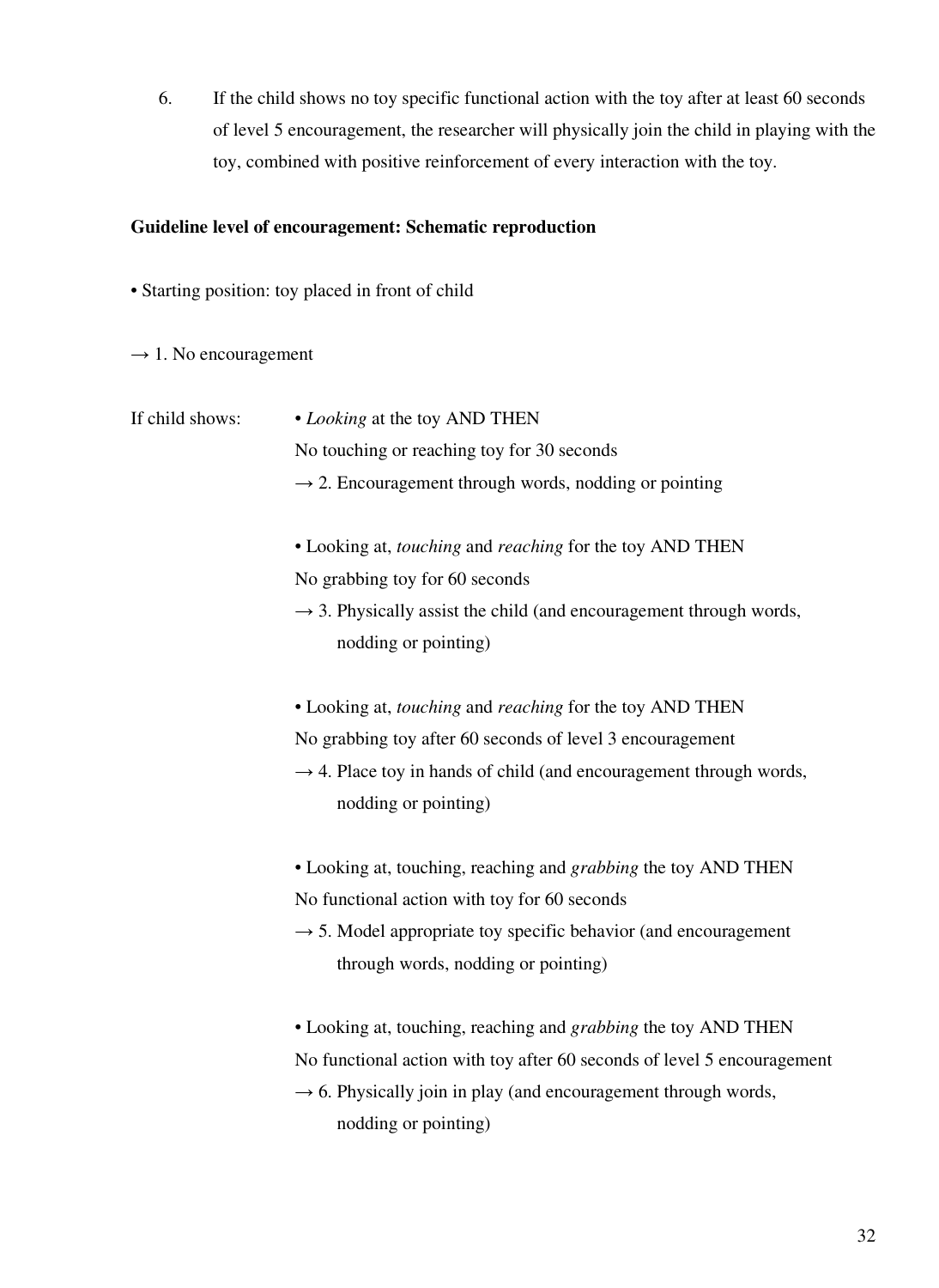# **Attachment 2**

# **Play Observation Scale Scoring Table Level 1**

| Т        | <b>Description</b>              | Piaget's<br><b>Variable</b>                                              |           |                      |                                 |              | <b>Scoring Point</b>                                                   |                                            |                                                    |                                                                         |
|----------|---------------------------------|--------------------------------------------------------------------------|-----------|----------------------|---------------------------------|--------------|------------------------------------------------------------------------|--------------------------------------------|----------------------------------------------------|-------------------------------------------------------------------------|
| $\bf{0}$ |                                 |                                                                          | $\bf{0}$  |                      | $\boldsymbol{2}$                | $\mathbf{3}$ | $\overline{\mathbf{4}}$                                                | 5                                          | 6                                                  | 7                                                                       |
|          | Ball with<br>sensory<br>aspects | Functional<br>Play                                                       | No action | Looking/<br>Reaching | Touching<br>and making<br>sound | Picking up   | Rolling                                                                | Rolling over                               | Throwing the<br>ball                               | Throwing/rol<br>ling the ball<br>and catching                           |
| 2        | Instrument<br>Xylophone         | Functional &<br>Constructive<br>Play ( $\geq$ scoring<br>point 4)        | No action | Looking/<br>Reaching | Touching                        | Picking up   | Making<br>sound<br>without stick                                       | Making<br>sound with<br>the stick          | Making<br>music                                    | Making<br>music across<br>from left to<br>right<br>(vice versa)         |
| 3        | Car                             | Functional &<br><b>Dramatic Play</b><br>$\left(\geq$ scoring<br>point 5) | No action | Looking/<br>Reaching | Touching                        | Picking up   | Rolling                                                                | Play driving                               | Play driving<br>and making<br>sound                | Play driving,<br>making<br>sounds,<br>and digging                       |
|          | Puzzle box                      | Functional &<br>Constructive<br>Play ( $\geq$ scoring<br>point 4)        | No action | Looking/<br>Reaching | Touching,<br>feeling<br>wholes  | Picking up   | Building with<br>blocks/<br>move lid<br>aside and put<br>blocks in box | Try to put<br>blocks in<br>holes           | Put 1 to 3<br>blocks in<br>correct holes           | Put 4 or more<br>blocks in<br>correct holes                             |
| 5        | Duplo/<br>wooden<br>blocks      | Functional &<br>Constructive<br>Play $($ scoring<br>point 4)             | No action | Looking/<br>Reaching | Touching                        | Picking up   | Put two<br>blocks<br>together                                          | Put more<br>than two<br>blocks<br>together | Making<br>object with<br>blocks on<br>ground floor | Building an<br>object with<br>the blocks<br>higher than<br>ground floor |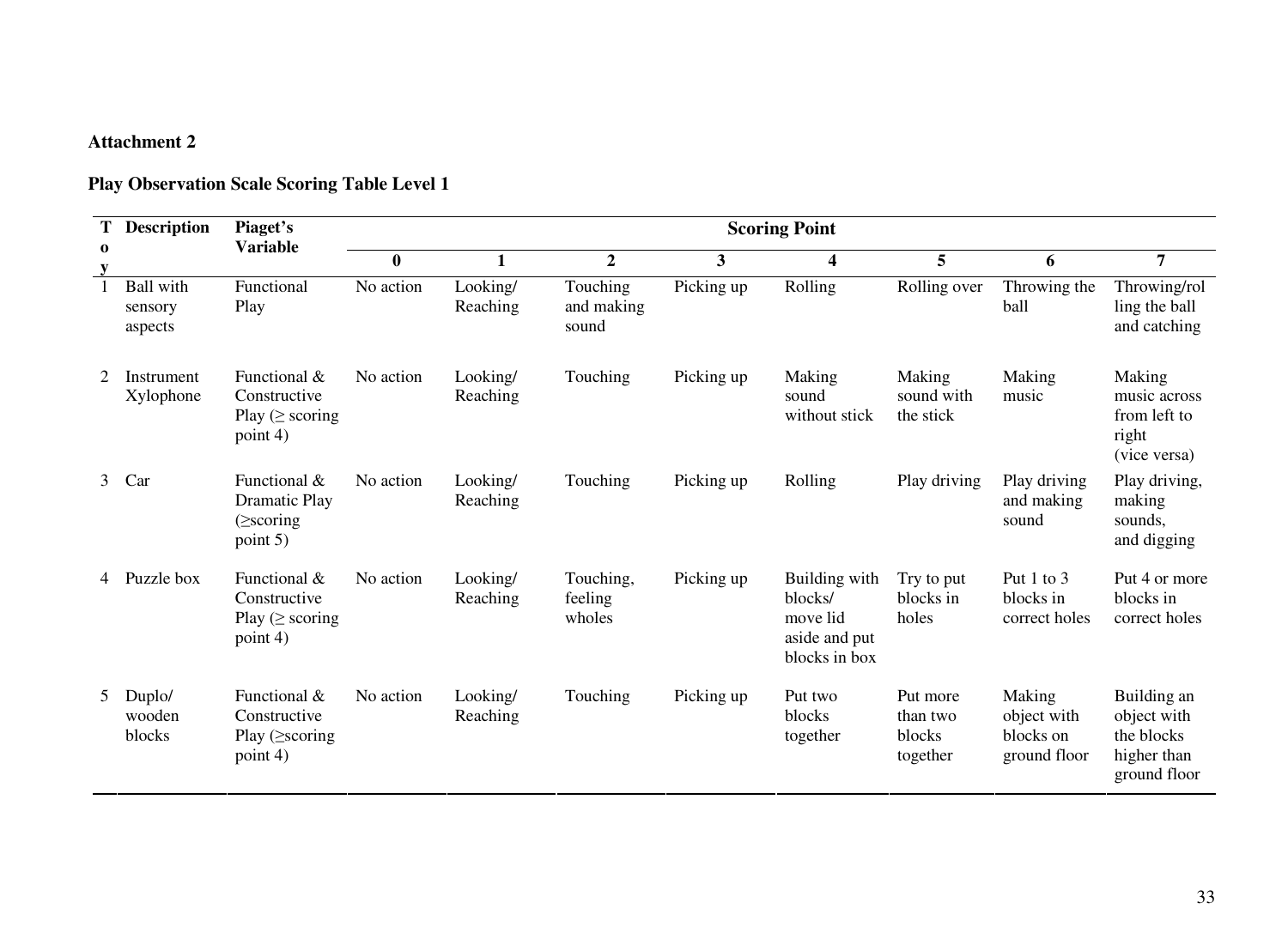| <b>T</b> ToyDescription       | Piaget's                                                                             |                                    |                         |                                                         | <b>Scoring Point</b>                     |                                                       |                                                                         |                                                                                      |
|-------------------------------|--------------------------------------------------------------------------------------|------------------------------------|-------------------------|---------------------------------------------------------|------------------------------------------|-------------------------------------------------------|-------------------------------------------------------------------------|--------------------------------------------------------------------------------------|
| $\bf{0}$<br>y                 | <b>Variables</b>                                                                     | $\bf{0}$                           |                         | $\overline{2}$                                          | 3                                        | 4                                                     | 5                                                                       | 6                                                                                    |
| 4 Puzzle box                  | Functional &<br>Constructive<br>Play ( $\geq$ scoring<br>point 2)                    | No action/<br>looking/<br>reaching | Touching/<br>picking up | Try to put<br>blocks in<br>holes                        | Put 1 to 3<br>blocks in<br>correct holes | Put 4 to 6 blocks<br>in correct holes                 | Put 7 to 9<br>blocks in<br>correct holes                                | Put 10 or more<br>blocks in correct<br>holes                                         |
| 5 Wooden blocks               | Functional &<br>Constructive<br>Play ( $\ge$ scoring<br>point 2)                     | No action/<br>looking/<br>reaching | Touching/<br>picking up | Put two<br>blocks<br>together                           | Put more than<br>two blocks<br>together  | Making object<br>with blocks on<br>ground level       | Building an<br>object with the<br>blocks higher<br>than ground<br>level | Building more<br>than one object<br>with blocks (one<br>higher than<br>ground level) |
| 6 Puzzle                      | Functional &<br>Constructive<br>Play $($ scoring<br>point 2)                         | No action/<br>looking/<br>reaching | Touching/<br>picking up | Try to do<br>puzzle/<br>put wrong<br>pieces<br>together | Put 2 to 4<br>pieces<br>together         | Put 5 to 8 pieces<br>together                         | Put 9 to 12<br>pieces together                                          | Put 13 or more<br>pieces together                                                    |
| 7 Memory                      | Functional &<br>Constructive<br>Play ( $\geq$ scoring<br>point 2)                    | No action/<br>looking/<br>reaching | Touching/<br>picking up | Turn and<br>compare<br>cards/finds<br>wrong pairs       | Find 1 to 3<br>pairs                     | Find 4 to 6 pairs                                     | Find 7 or 8<br>pairs                                                    | Find 9 or more<br>pairs                                                              |
| 8 Alphabet puzzle             | Functional &<br>Constructive Play looking/<br>$(\geq$ scoring point 2) reaching      | No action/                         | Touching/<br>picking up | Search for<br>pairs/ find<br>wrong pairs                | Find 1 to 5<br>pairs                     | Find 6 to 10 pairs                                    | Find 11 to 15<br>pairs                                                  | Find 16 to 20 pairs                                                                  |
| 9 Elephant $&$<br>cuddly lion | Functional Play & No action/<br>Dramatic Play $(\geq 1)$ ooking/<br>scoring point 2) | reaching                           | Touching/<br>picking up | Play walking<br>animal/ making animal and<br>sounds     | Play walking<br>making sounds            | Play walking<br>animals together<br>and making sounds | Play animals<br>together (e.g.<br>eating, hugging or<br>fighting)       |                                                                                      |

## **Play Observation Scale Scoring Table Level 2**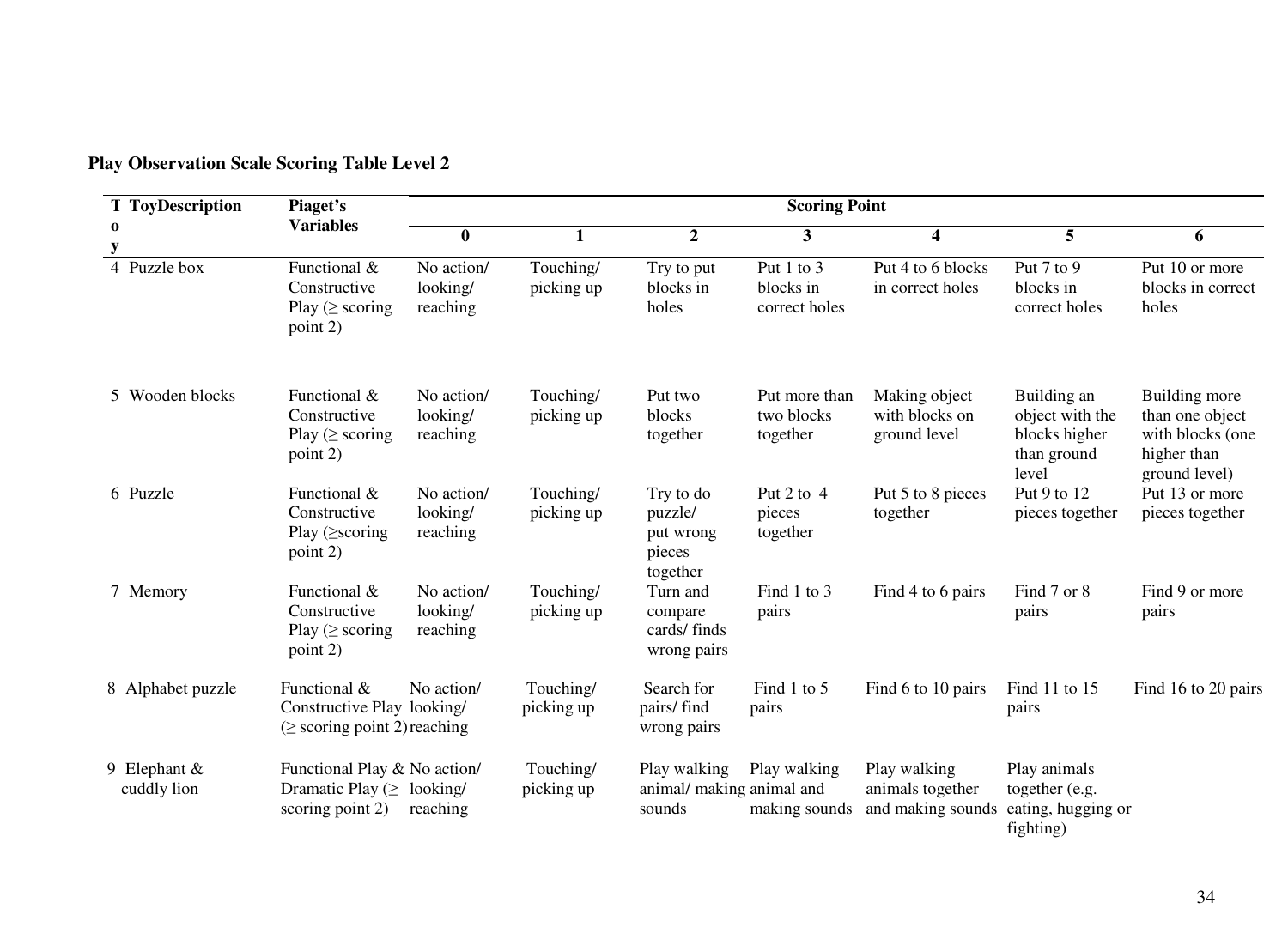# **Attachment 3**

# **Play Observation Scale Coding Sheet Level 1**

Name of Child:\_\_\_\_\_\_\_\_\_\_\_\_\_\_\_\_\_ Unit \_\_\_ Free Play Session \_\_\_\_\_\_\_\_\_\_\_\_\_\_\_

|                      | 0.10 | 0.20 | 0.30 | 0.40 | 0.50 | 1.00 | 1.10 | 1.20 | 1.30  | 1.40 |
|----------------------|------|------|------|------|------|------|------|------|-------|------|
| Scoring Point        |      |      |      |      |      |      |      |      |       |      |
|                      | 1.50 | 2.00 | 2.10 | 2.20 | 2.30 | 2.40 | 2.50 | 3.00 | Total | Mean |
| <b>Scoring Point</b> |      |      |      |      |      |      |      |      |       |      |

|               | 0.10 | 0.20 | 0.30 | 0.40 | 0.50 | 1.00 | 1.10 | 1.20 | 1.30  | 1.40 |
|---------------|------|------|------|------|------|------|------|------|-------|------|
| Scoring Point |      |      |      |      |      |      |      |      |       |      |
|               | 1.50 | 2.00 | 2.10 | 2.20 | 2.30 | 2.40 | 2.50 | 3.00 | Total | Mean |
|               |      |      |      |      |      |      |      |      |       |      |

| 3             | 0.10 | 0.20 | 0.30 | 0.40 | 0.50 | 1.00 | 1.10 | 1.20 | 1.30  | 1.40 |
|---------------|------|------|------|------|------|------|------|------|-------|------|
| Scoring Point |      |      |      |      |      |      |      |      |       |      |
|               | 1.50 | 2.00 | 2.10 | 2.20 | 2.30 | 2.40 | 2.50 | 3.00 | Total | Mean |
| Scoring Point |      |      |      |      |      |      |      |      |       |      |

|                      | Total |
|----------------------|-------|
| <b>Scoring Point</b> |       |

| 5                    | Total |
|----------------------|-------|
| <b>Scoring Point</b> |       |

| <b>Total</b> |  |
|--------------|--|
| Mean         |  |